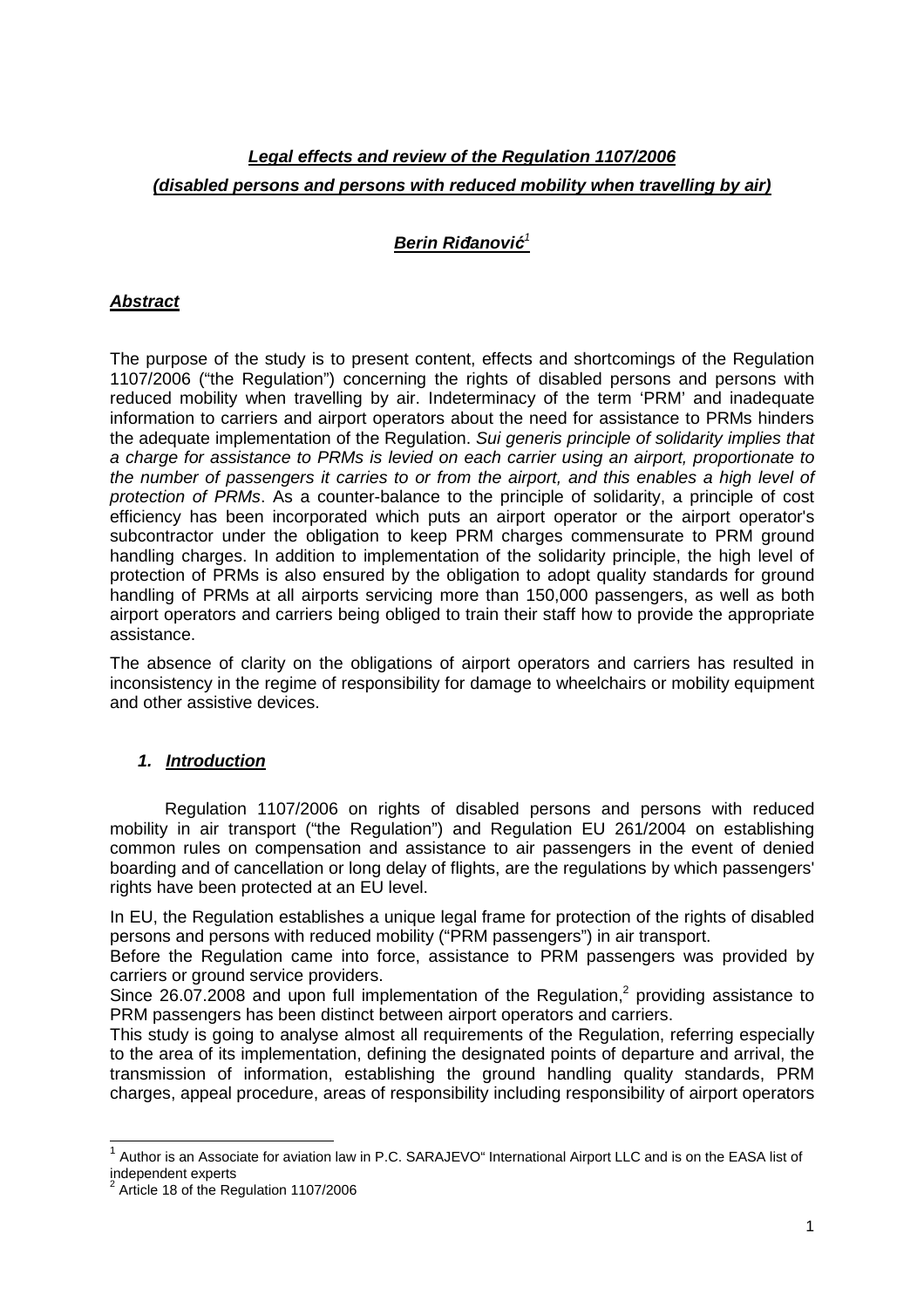and carriers for the damage to wheelchairs and other mobility equipment or assistive devices.

# **2. The notion of PRM passenger**

A PRM passenger means any person whose mobility when using transport is reduced due to any physical disability (sensory or locomotive, permanent or temporary), intellectual disability or impairment, or any other cause of disability, or age, and whose situation needs appropriate attention and adaptation to his or her particular needs of the service made available to all passengers. $3$ 

It is implicit from the very name of the Regulation that the notion of PRM passenger refers exclusively to disabled persons and persons with reduced mobility. However, the definition of 'PRM passenger' is too vague and leaves space for different interpretations and uneven implementation of the Regulation.

The scope of assistance and extension of the definition of a PRM passenger to other categories of passengers have resulted in recitals that are recommendations in a legal sense, and offer protection of the same rights as all other citizens by the prohibition of discrimination on the grounds of disability or lack of mobility. $4$  In my opinion the definition of a PRM passenger is too extensive and it should refer only to disabled persons and persons with reduced mobility. It is necessary to define other categories of the passengers who need assistance in similar way, because the definition of a PRM passenger should not include persons whose condition requires appropriate attention and adjustment to their needs for special services, e.g. mothers/fathers with children whom need assistance.

A new definition of a PRM passenger will require a change of other documents containing a definition of PRM passenger.<sup>5</sup>

The ratio of my explanation relies on the fact that the passengers who need appropriate assistance cannot be classified, in language terms, either as disabled persons or persons with reduced mobility, and separating the provisions concerning the persons whose condition requires appropriate assistance will not eliminate implementation of the Regulation for these passenger categories.

Implementation of the Regulation on disabled persons is incontestable. In practical implementation of the Regulation in Greece, United Kingdom of Great Britain, Sweden, an obese passenger has not been treated as a PRM passenger.<sup>6</sup> It is obvious that an explicit exclusion of overweight passengers from the definition of a PRM passenger is wrong. For such passengers to falls within the scope of a 'PRM passenger' will depend on whether they are indeed a passenger with reduced mobility. This must be assessed on a case-by-case basis. In any event, an airport operator is obliged to assist a prospective mother who asks for assistance, for example. Whether a pregnant woman is a PRM passenger is to be evaluated case by case. However, a heavily pregnant woman's obligation to obtain a medical certificate as a precondition to fly is a clear indicator that she may be a PRM passenger.<sup>7</sup>

The Regulation 965/2012 on defining technical requirements and administrative procedures concerning air traffic operations makes a distinction between PRM passengers and unaccompanied children as special categories of passengers, and implicitly defines that the unaccompanied children cannot be categorised under the notion of a PRM passenger. On the other hand, by adopting the Interpretation Guidebook on implementation of the

 3 Article 2 item a) Regulation 1107/2006

<sup>4</sup> Recital 1) Regulation 1107/2006

<sup>&</sup>lt;sup>5</sup> ICAO Doc 9984 Manual on Access to Air Transport by Persons with Disabilities, First Edition, 2013, p. XIII., ICAO Annex 9 – Facilitation, IATA Resolution 700

 $^6$  Final Report, Application of the Regulation by the Member States, Phillipe & Partners, p 22.

<sup>&</sup>lt;sup>7</sup> Interpretative Guidelines on the Application of Regulation (EC) no 1107/2006 of the European Parliament and of the Council of 5 July 2006 concerning the Rights of Disabled Persons and Persons with Reduced Mobilty when Travelling by Air, Brussels, p.2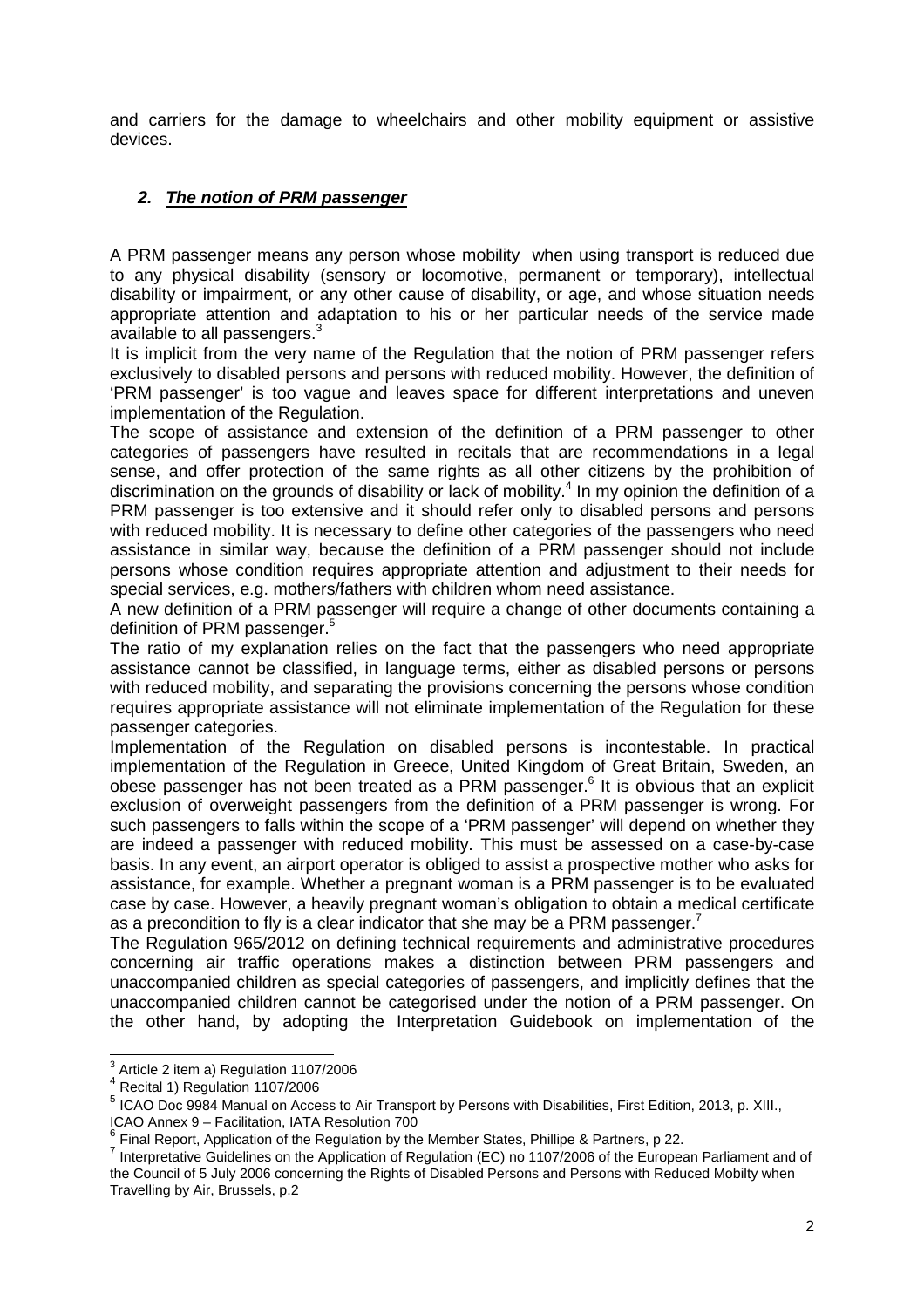Regulation, the EU explicitly recommends not to apply provisions of the Regulation $8$  to unaccompanied children.

According to IATA Recommendation from Resolution 700 and Recommendation 1700, the notion of a PRM passenger includes the following categories of PRM passengers: MEDA , STCR, WCHC, WCHS, WCHR, DEAF, DEAF/BLND, DPNA and MAAS PRM passengers. <sup>9</sup>

However, ECAC Doc 30, Part I with its latest modifications made in December 2015, recommends an assumption of the following categories under the notion of a PRM passenger: WCHC, WCHS, WCHR, BLND, DEAF/BLND and DPNA PRM passengers.<sup>10</sup> Recommendation of ECAC Doc 30 does not include MEDA, STCR and MAAS categories of a PRM passenger.

The Recommendation from ECAC Doc 30, Part I is imprecise since the Regulation includes the categories of passengers who require appropriate attention and adaptation of services to meet their particular needs. These are pregnant women, obese passengers, fathers and mothers of minors - for whom carriers avoid using IATA code MAAS (all other passengers that need assistance), but use WCHR code instead. Given the fact that MAAS code is not in use any more, some airport operators refuse to provide assistance to a PRM transfer passenger with MAAS or even WCHR code if an aircraft is on the open position.<sup>11</sup>

According to IATA Resolution 700, passenger on stretcher (STCR) is considered to be a PRM passenger. However, provisions of the Regulation 1107/2006 should not apply to such a passenger because an airport operator does not provide assistance to the PMR passenger but he is transported in an ambulance directly to the plane and goes on board assisted by medical staff, including a doctor who escorts a STCR passenger.

#### **3. Scope of implementation of the Regulation 1107/2006**

 Provisions of the Regulation apply to disabled persons or persons with reduced mobility who intend to use the services of commercial air transport at departure from an airport, transit through an airport or at arrival to an airport, when the airport is situated in the territory of a Member State to which the Agreement applies.<sup>12</sup>

 Systemic interpretation indicates that provisions of the Regulation also apply to disabled passengers and passengers with reduced mobility not using commercial air transport. In other words, provisions of the Regulation 1apply to disabled passengers or passengers with reduced mobility on general aviation flights too (i.e. private aircraft, etc.).<sup>13</sup>

I believe it would be more precise if the Regulation contained the wording "disabled passengers" or "passengers with reduced mobility".

**EXECON CONCORDENTS (EXECONCORDENTS)**<br><sup>8</sup> Commission Staff Working Document Interpretative Guidelines on the Application of Regulation EC No 1107/2006 of the European Parliament and of the Council of 5 July 2006 Concerning the Rights of Disabled Persons and persons with Reduced Mobility when Traveling by Air, p.3<br><sup>9</sup> MEDA Bessenger whose mobility is reduced due to modical reset

MEDA – Passenger whose mobility is reduced due to medical reasons, with medical pathology in progress, having a medical certificate that he or she can fly, issued by a doctor. STCR – passenger on stretcher, WCHC – bed-ridden passenger who needs a wheelchair from/to entrance to the plane, up the stairs to his seat on board aircraft. WCHC category includes bed-ridden passengers, passengers that can move only by means of a wheelchair or other mobility equipment. This category also includes persons with paralyzed legs who need assistance during during embarkation/disembarkation to/from aircraft, but who can move in their own wheelchair, WCHS – passengers who can move by themsleves in aircraft cabin but not upstairs/downstairs, and they need assistance for movement in Terminal building, from the Terminal to aircraft and vice versa, and from Terminal bldg to a transportation spot on the land (public) side of the airport, WCHR – passengers who can walk up and down stairs and move about in an aircraft cabin, but who requires a wheelchair or other means for movements between the aircraft and the terminal, in the terminal and between arrival and departure points on the city side of the terminal. BLND – weak-sighted and blind persons, DEAF – half-deaf and deaf persons, DEAF/BLND – blind and deaf persons who can move only if escorted, DPNA – persons with intellectual disability or impairment, MAAS (all other passengers that need assistance).

ECAC Doc 30, Part I, Amendment 5, December 2013, p.5-2, 5-3

<sup>11</sup> Example of such airports: Zagreb and Munich

<sup>12</sup> Article 1 paragraph 2 Regulation 1107/2006

<sup>&</sup>lt;sup>13</sup> More information available: Maria Jose Viegas, Passengers with Reduced Mobility in the European Union: Legal Issues Regulation (EC) No 1107/2005 of 5 July 2006, Volume 38, Issue 1, February 2013, p.55-56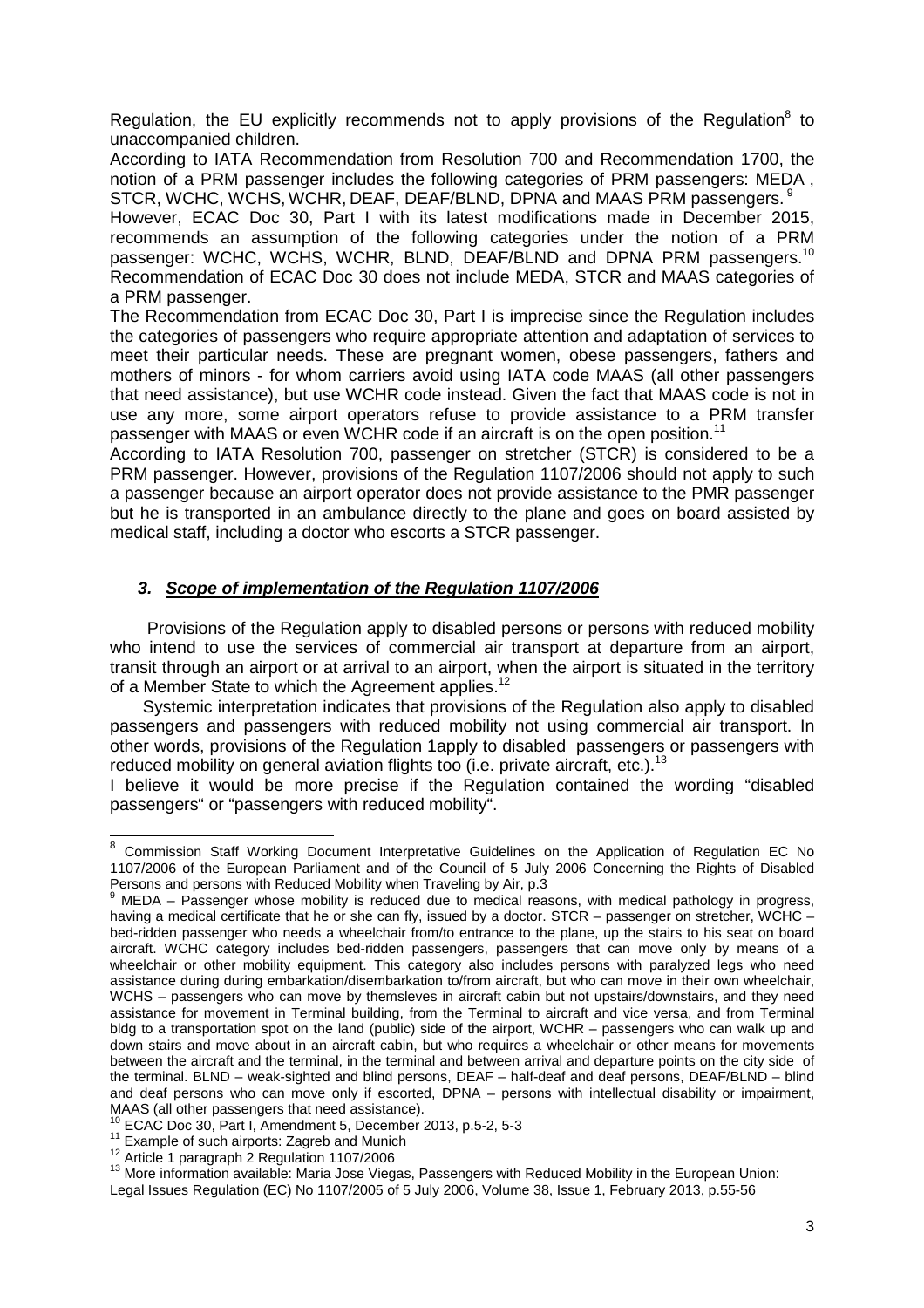It is inarguable that provisions of the Regulation are applicable at all airport in EU and by all EU carriers.<sup>14</sup>

Provisions of the Regulation are implemented from the door sill of aircraft of an EU carrier operating from airports in third countries to an airport in EU.<sup>15</sup>

Provisions of the Regulation do not apply to:

1) Airports in third countries; and

2) Non-EU carriers that operate from an airport of a third country.

Due to establishing of the European Common Aviation Area (ECAA), EU extended implementation of the Regulation to Ireland, Norway and countries of South-East Europe: the Republic of Albania, Bosnia and Herzegovina,<sup>16</sup> The Republic of Bulgaria, the Republic of Croatia, Former Yugoslav Republic of Macedonia, the Republic of Island, the Republic of Montenegro, the Kingdom of Norway, Romania, the Republic of Serbia and interim missions of the United Nations at Kosovo, are under obligation to implement ECAC Doc 30 containing provisions on Ground Handling of PRM passengers.<sup>17</sup> A result of the establishment of the European Common Aviation Area is the extension of implementation of the Regulation to airports and carriers of Member States to which the ECAA Agreement applies.

In respect of third countries airports, provisions of the Regulation apply to EU carriers from the door sill of their aircraft, except in the event that air transport is performed from the airport in a Member State to which the ECAA Agreement applies.

#### **4. Prevention of denied carriage**

Prevention of denied air carriage and prohibition of discrimination of PRM passengers is a reason (causa) for adopting the Regulation.

Air carriage may be denied:

 $\overline{a}$ 

- If a passenger does not have a valid ticket or reservation,  $18$
- In case of meeting relevant safety requirements, $19$
- If the size of aircraft or its door physically prohibits embarking or air transport of a PRM passenger.<sup>20</sup>

The Community law is poor in respect of mandatory provisions related to safety conditions in carriage of PRM passengers by air. The Regulation 965/2012 on defining technical requirements and administrative procedures of air traffic operations stipulates that special categories of passengers, including PRM, are to be seated in a way not to obstruct emergency exits. Otherwise they could:

- Impede crew members in their duties;
- Obstruct access to emergency equipment,
- Impede the emergency evacuation of the aircraft. $21$

<sup>&</sup>lt;sup>14</sup> Nationality of aircraft derives from Chicago Convention from 1944 and represents a basis for exchange of air freedoms through conclusion of bilateral agreements on air freedoms for the period between 1944 - 1998 and a ruling of European court of justice in the case involving EU and the Federal Republic of Germany – C. 467/98 (Open Sky ruling); after that EU got a mandate to negotiate and conclude Open Sky agreements with third countries. For that reason and in order to make common market and prevent discrimination, the concept of EU carrier became incorporated in Open Sky agreements.

<sup>&</sup>lt;sup>15</sup> Maria Jose Viegas, Passengers with Reduced Mobility in the European Union: Legal Issues Regulation (EC) No 1107/2005 of 5 July 2006, Volume 38, Issue 1, February 2013, p.56.

<sup>16</sup> Bosnia and Herzegovina incorporated provisions of the Regulation 1107/2006 into its legislation by adopting the Law on obligations in civila air traffic of Bosnia and Herzegovina ("Official Gazette BiH, No: 51/15).

 $17$  Croatia, Bulgaria and Romania are signatories to ECAA Treaty and after becoming EU Member States, they had to adopt EU legislation, including the Regulation 1107/2006. Consequently, provisions of ECAA Treaty do not apply to these countries.

Article 3 item b) Regulation 1107/2006

<sup>19</sup> Article 4 paragraph 1 item a) Regulation 1107/2006

<sup>20</sup> Article 4 paragraph 1 item a) and b) Regulation 1107/2006

<sup>21</sup> CAT.OP.MPA.155 Carriage of special categories of passengers (SCPs). Similar provision was in the Regulation EU 859/2008 on establishing technical requirements and adminsitrative procedures being implemented in commercial air traffic, i.e. OPS. 1.260, which said: Operator shall establish procedures for air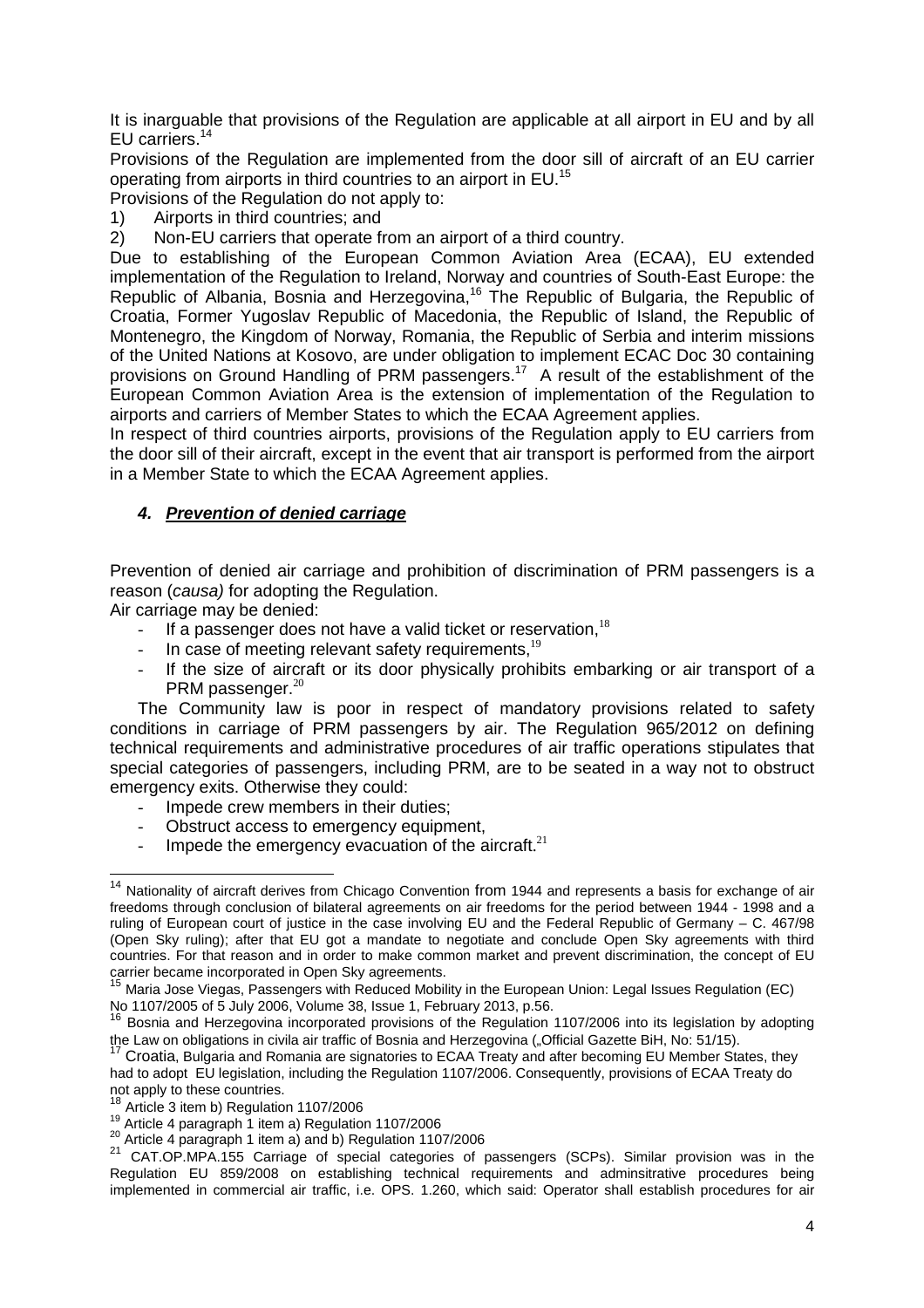Excluding the explicit ban on allocation of PRM passengers to the seats that hamper access to aircraft exits, it is obvious that carriers are entitled to decide on the seat allocation. Depending on a type of aircraft they allocate PRM passengers to seats by the windows, in the middle of the row or by the aisle, and in cooperation with airport operators and providers of Ground Handling services, decide how to safely embark and disembark PRM passengers.

As a rule, the international air transport of PRM passengers must not be conditioned by having a medical certificate. Neither carrier not airport operator is authorised to require a PRM passenger to have a medical certificate. However, for safety reasons the carrier is authorised to ask a PRM passenger to present a medical certificate for a heavily pregnant women, passengers using oxygen, and those suffering from infectious diseases, etc.<sup>2</sup>

A carrier, his agent or a tour operator, exclusively for safety reason, may require a PRM passenger to be escorted but is obliged to explain such a demand in detail. The explanation on necessity to have a person accompanying a PRM passenger may be communicated to a PRM passenger verbally, but on his request, the carrier, his agent or a tour operator are obliged to send him a written explanation within five (5) working days of receipt of the request.  $^{23}$  As a rule, carriers require a PRM passenger to have a person accompanying him/her, according to General conditions of carriage and/or Passenger Handling Manual, if the PRM passenger is not able to take care of himself/herself, i.e. not able to breathe or eat on his/her own, to get up, communicate, use medical aids or use the aircraft toilet without assistance.

Criteria for the provision according to which a PRM passenger must have a person accompanying him, is that such a person provide him assistance only on board the plane and not at the airport. The carrier, tour operator and airport operator are not authorized to ask the person accompanying a PRM passenger to assist him at the airport.

#### **4. Notification of carriers and airport operators and transmission of information**

PRM passengers are entitled to require assistance from carriers, their agents or tour operators. The Regulation stipulates that carriers, their agents or tour operators would take all necessary measures at their point of sale in the territory of the State to which the Treaty applies, including sales by phone or Internet, in order to be able to receive PRM passengers' requests for assistance<sup>24</sup>. Timeliness and quality of the service provided to a PRM passenger depend upon carrier's notification about a PRM's request and transmission of the information to airport operator. The biggest problem concerning the Regulation is PRM passengers' ignorance of their rights. In cause-and-effect, a sore point of the Regulation is informing carriers about assistance required to be provided to PRM passenger, as well as communication of information by the carrier to airport operator.

Ways of informing the PRM passengers about their rights include web pages of carriers, airport operators and managing bodies in charge of implementation of the Regulation.

In addition, EU recommends informing the PRM passengers about their rights by means of notices on air tickets, bills, etc.<sup>25</sup>

However, PRM passengers often do not understand abbreviations on airlines' web pages, and thus cannot determine the type of assistance the carrier is obliged to provide.

-

transport of persons with reduced mobility (PRM). (b) Operator must guarantee that PRM passengers will not have seats that could: (1) disturb the crew; (2) hamper access to emergency equipment; (3) disturb evacuation of a plane in case of emergency (c); the captain must be informed on transport of a PRM passenger.

<sup>22</sup> Evaluation of Regulation 1107/2006, Final Report and Appendicies A-B, Appendix A, June 2010,

<sup>23</sup> Article 4 paragraph 4 Regulation 1107/2006

<sup>24</sup> Article 6 paragraph 1 Regulation 1107/2006

<sup>&</sup>lt;sup>25</sup> Report from the Commission to the Council to the European Aprliament and the Council on the functioning and effects of Regulation (EC) No 1107/2006 of the European Parliament and of the Council of 5 July 2006 concerning the Right of Disabled Persons and Persons with Reduce Mobility when Traveling by Air, p9.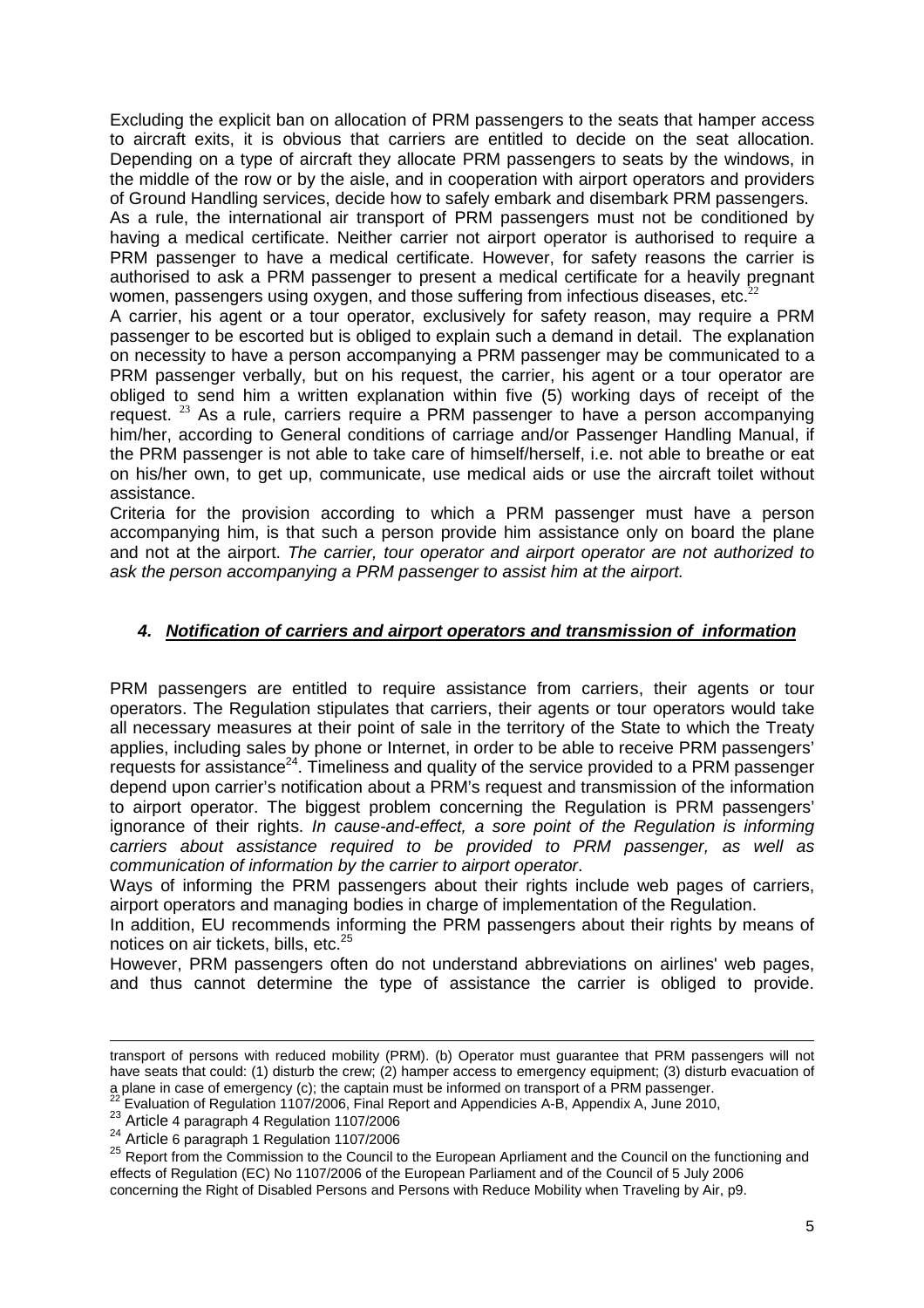Consequently, it disables adequate preparation of the airport operator and carrier for the provision of such assistance.

The Regulation stipulates that the carrier, his agent or tour operator who have received a request for assistance at least 48 hours before scheduled time of departure has to forward the information at least 36 hours before announced time of departure to the airport operator or the operating carrier responsible for transporting the passenger.<sup>26</sup>

The reason (causa) for this provision is to enable carrier and airport operator to prepare for ground handling of a PRM passenger.

The carrier is informed about a PRM passenger's requests via e-mail, phone or the application on its web page. $27$ 

Carriers notify airport operators not later than 36 hours before a take-off by messages via the Societe Internationale de Telecommunications Aeronautiques (hereinafter referred to as: SITA messages). SITA messages forwarded by carriers are Passenger Assistance List (hereinafter referred to as: PAL message) and Change Assistance List (CAL message).<sup>28</sup> However, PAL and CAL messages are not present so much in practice. As a rule, carriers notify airport operators using Passenger Name List (PNL) messages containing a list of all passengers, including a system list of PRM passengers that has to be delivered to the airport operator not later than 24 before the flight, and not infrequently,  $10 - 24$  hours before departure. Usually, a number of PRM passengers on the PNL list do not correspond to the number of passengers who required assistance. For that reason PNL messages are not a reliable indicator of the number of PRM passengers that will need assistance at the airport.

The mentioned messages are sent for departing PRM passengers only. Apart from SITA messages, carriers may inform airport operator on necessity to provide assistance using email. This is mostly done by tour operators because they do not have access to SITA messages.<sup>29</sup>

For arriving PRM passengers, the airport operator is informed about the necessity to provide assistance via SITA Passenger Service Message (hereinafter referred to as: PSM message) or via SITA Passenger Transfer Message (hereinafter referred to as: PTM message).

It is obvious that airport operators are being notified in an untimely manner about the necessity for the provision of assistance, and they are mostly informed via SITA messages. For departing passengers the airport operators are informed  $10 - 24$  hours before the flight via PNL messages, while for arriving passengers via PSM or PTM messages, between 1 and 12 hours before landing of the aircraft to the point of destination. $30$ 

A flaws of PNL messages system is also that they include only IATA code for PRM passengers, but not a particular type of assistance a PRM passenger needs, for example a description of medical equipment, wheelchair size, registered trained dog, etc.

#### **5. Designation of points of arrival and departure**

In cooperation with the Airport Users Committee or relevant organisations representing disabled persons and persons with reduced mobility, the airport operator shall designate points of arrival and departure within the airport boundary or at a point under the direct control of the managing body, both inside and outside buildings. $31$ 

 $\overline{a}$  $26$  Article 6 paragraph 2 Regulation 1107/2006

<sup>27</sup> Evaluation of Regulation 1107/2006, Final Report,Steer Davied Gleave, June 2010, p.76

<sup>28</sup> At Sarajevo International Airport air carriers do not inform the airport operator via SITA PAL and CAL messages.

<sup>&</sup>lt;sup>29</sup> For easier preparation of flights, tour operators send the information in SITA form, i.e. text in Word, which airport staff log into SITA application. 30 Disadvantage of PSM messages is in the fact they are issued upon closing the flight by the airport of departure<br><sup>30</sup> Disadvantage of PSM messages is in the fact they are issued upon closing the flight by the airport of

or transfer, and the airport of arrival has time to prepare Ground Handling depending on the flight duration, which may be 1 hour to 10 - 12 on overseas operations

<sup>&</sup>lt;sup>31</sup> Article 5 paragraph 1 Regulation 1107/2006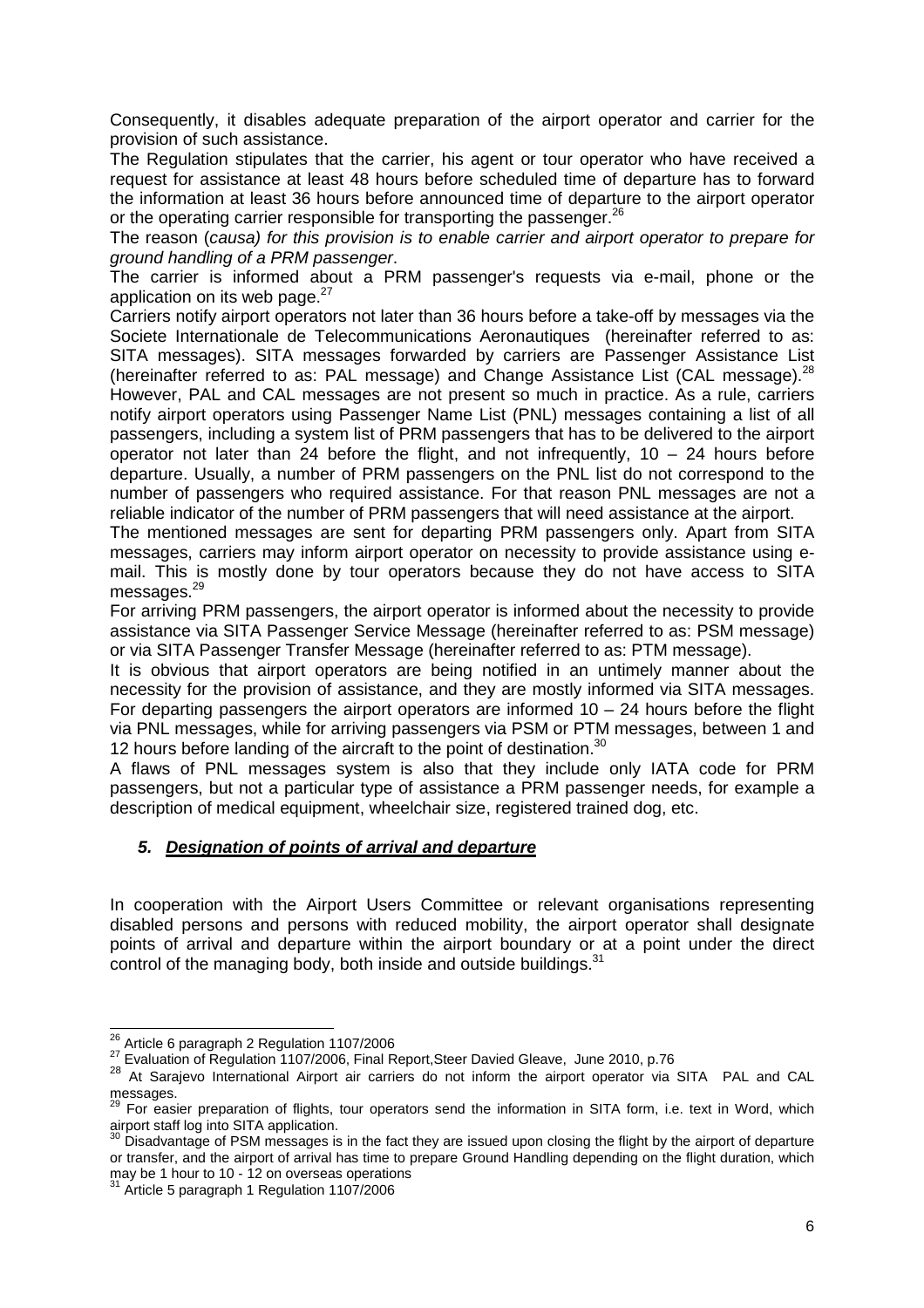The airport operator is entitled to designate points of arrival and departure on his own in case there is no the Airport Users Committee at the airport or if there are no organisations representing disabled persons and persons with reduced mobility in the local community.

Linguistic interpretation of the provision indicates that the airport operator is obliged to designate at least two points of departure and arrival at the airport, out of which one has to be in terminal building. Causa of the provision is to facilitate announcement to passengers and enable the airport operators to provide assistance to PRM passengers.

According to Regulation, points of departure and arrival have to be clearly sign posted and passengers must be able to receive basic information about the airport in accessible formats.<sup>32</sup> Accessible format of the information means that each category of PRM passengers must be able to access basic information about the airport and the type of assistance that the airport operator is obliged to provide to/from points of departure and arrival at the airport.

Points of departure and arrival are usually marked with a wheelchair sign, placed at strategic places like parking areas, taxi stands, bus stops and subway stops for departing and arriving passengers, under condition they are placed within the airport boundary.<sup>33</sup> The airport boundary is the space within the protective perimeter fence being "under a direct control of the airport operator", but can also mean the space out of the protective fence of the airport. It is obvious from the above mentioned that the European Parliament and the Council the European Union, in Article 5 of the Regulation decided upon a technical definition of the airport, what means that the points of departure and arrival may be placed out of the perimeter fence of the airport.<sup>34</sup>

Since the airport operator is obliged to set quality standards at the airport receiving over 150,000 passengers a year, a question arises whether the obligation of setting the points of departure and arrival is applicable only to EU airports with annual traffic of over 150,000 passengers or to all EU airports. The systemic interpretation indicates that setting the points of departure and arrival is an obligation of all EU airports, no matter how many passengers they have, while, on the other hand, the points of departure and arrival are a constituent part of the quality standard for the Ground Handling of PRM passengers, according to which the airport operator is obliged to establish quality standards and resources for realization of the obligations from Appendix I of the Regulation. This includes the signing of the points of departure and arrival.

# **6. Quality standards for assistance to PRM passengers**

Airport operators with annual traffic over 150,000 passengers shall set quality standards for assistance in Ground Handling for PRM passengers in cooperation with the Airport Users Committee and organisations representing disabled persons and persons with reduced mobility. Flaws in the provision related to the setting of quality standards depending on a number of passengers arise where annual traffic traffic fluctuates - something typical for smaller airports. Such an airport may have air traffic of over 150,000 passengers in one year, and the next year less than 150,000 passengers. This small imprecision does not diminish

 $32$  Article 5 paragraph 2 Regulation 1107/2006

<sup>33</sup> ECAC Policy Statement in the Field of Civil Aviation Facilitation, Doc 30 Part I, Eleventh Edition, 2009 p. 5-4, Recital 5 Regulative 1107/2006

 $34$  Article 2 item f) Regulation: "Airport" means any area of land specially adapted for the landing, taking-off and manoeuvres of aircraft, including ancillary installations which these operations may involve for the requirements of aircraft traffic and services including installations needed to assist commercial air services. Accordingly, airport means also the land out of the airport protective boundaries. Also, definition of airport car park from Article 2 item k) Regulation 1107/2006 means a technical definition of an airport, and that is a car park, within the airport boundaries or under the direct control of the managing body of an airport, which directly serves the passengers using that airport.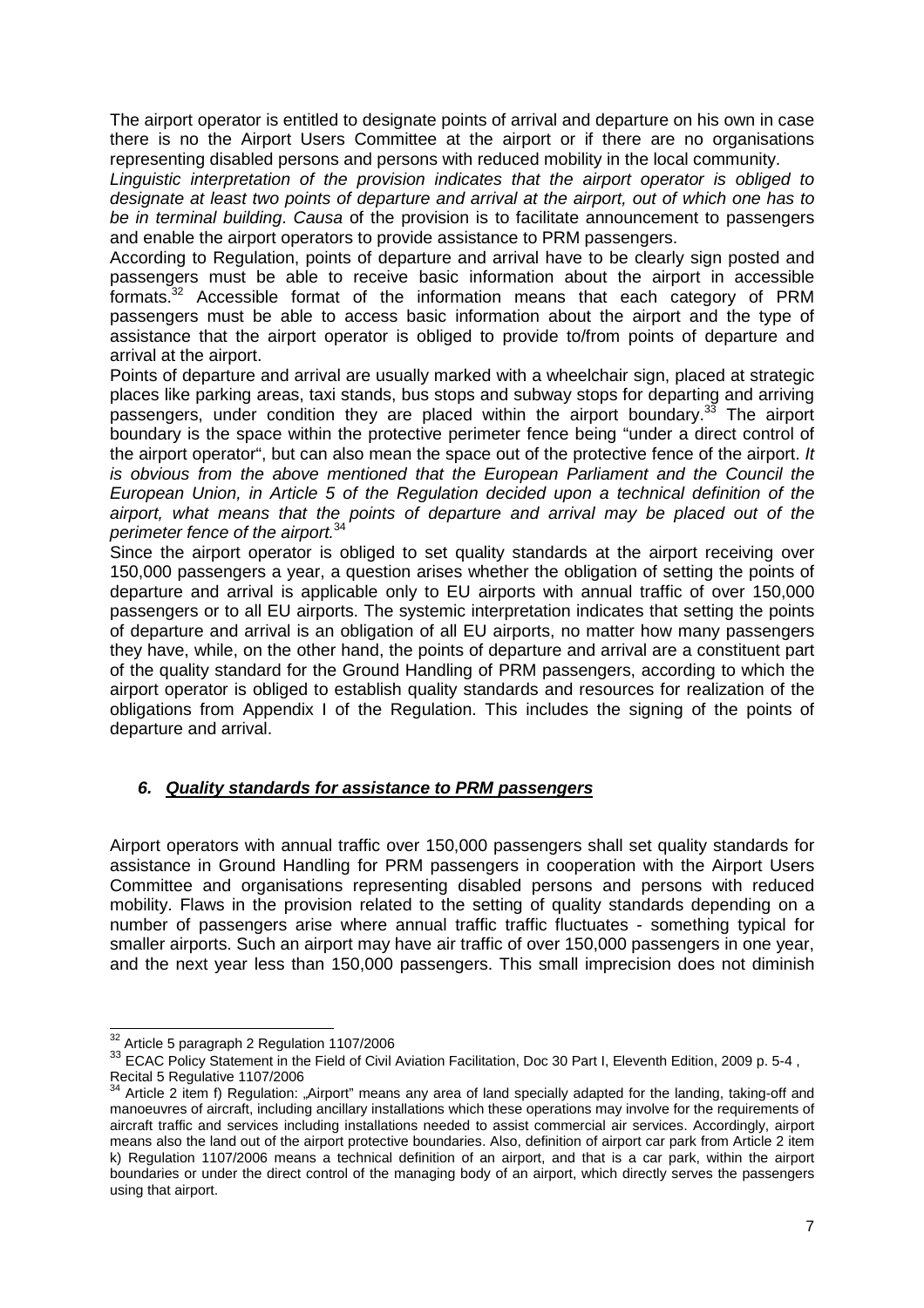highly set EU standards. The request from Article 9 paragraph 3 of the Regulation is generally realised by publishing the quality standards on a web page of an airport operator.<sup>35</sup> Regulation stipulates the airport operator's obligation, while setting the quality standards, to fully take into account internationally recognised policies and codes of conduct concerning facilitation of the transport of disabled persons and persons with reduced mobility, notably the ECAC Code of Good Conduct in Ground Handling for Persons with Reduced Mobility.<sup>36</sup> The internationally recognized policies and Codes of conduct concerning GH of PRM passengers are as follows:

- Annex 9 Facilitation,
- ICAO Doc 9984 Manual on access to air transport of disabled persons and persons with reduced mobility.
- ECAC Doc 30, Part I, Chapter 5 and
- IATA Resolution 700.

Quality standards for Ground Handling of PRM passengers must contain the obligations established in ECAC Code of Good Conduct in Ground Handling for Persons with Reduced Mobility<sup>37</sup>. Systemic interpretation indicates that quality standards must include the following description of services, measures and resources the airport operator is going to use in order to meet the demands from the Annex of the Regulation, as well a level of service the airport operator is obliged to provide. Obligations from Annex I of the Regulation are legally binding and the airport operator cannot decide unilaterally or by agreement not to provide assistance set in Annex I of the Regulation. A carrier and airport operator may reach an agreement that the airport operator will provide additional services, apart from those from Annex I of the Regulation, or to render the services of better quality than set in the quality standards. According to linguistic interpretation it would be impossible that a carrier and airport operator could conclude an agreement and set, cumulatively, the additional services and of a higher standard than set in quality standards. However, purposive interpretation leads to the opposite conclusion since the reason (causa) for adopting the Regulation was to increase the level of protection of PRM passengers.

In case of provision of additional services and services of higher standard by the airport operator, this results in additional costs for Ground Handling of PRM passengers, and so the airport operator may levy an additional PRM, which shall be a transparent cost related to th service, at a rate established after consultation.<sup>38</sup> The provision of additional PRM charge is of declarative character because the airport operator is exclusively obliged to meet costs for Ground Handling of PRM passengers.

The agreement on GH service level is a sui generis unilaterally binding Agreement according to which the airport is obliged to provide appropriate level of Ground Handling services to PRM passengers.

# **7. Right to assistance at airports**

An Airport operator is exclusively obliged to provide assistance to PRM passengers at departure, transfer and arrival, both at the airport and on board the aeroplane.

At departure, the airport operator shall provide assistance to a PRM passenger from the point of departure to the embarking, and on board the plane from the door of the plane to the PRM passenger's seat.

 $35$  Final Report, Assessment on rules on penalties applicable to regulation infringements 1107/2006, concerning the rights of disabled persons and persons with reduced mobility when travelling by the air, Phillipe & Partners, p  $\frac{55}{36}$ 

<sup>36</sup> Article 9 paragraph 2 Regulation 1107/2006

<sup>&</sup>lt;sup>37</sup> ECAC Code of good conduct in provision of Ground Handling services to persons with reduced mobility is incorporated in Annex 5-C ECAC Doc 30

<sup>38</sup> Article 9 paragraph 5 Regulation 1107/2006

<sup>39</sup> Opposite to Maria Jose Viegas, Passengers with Reduced Mobiliti in the European Ubion; Legal Issues Regulation (EC) No 1107/2006, Air and Space Law, Number 1, February 2013, p.52.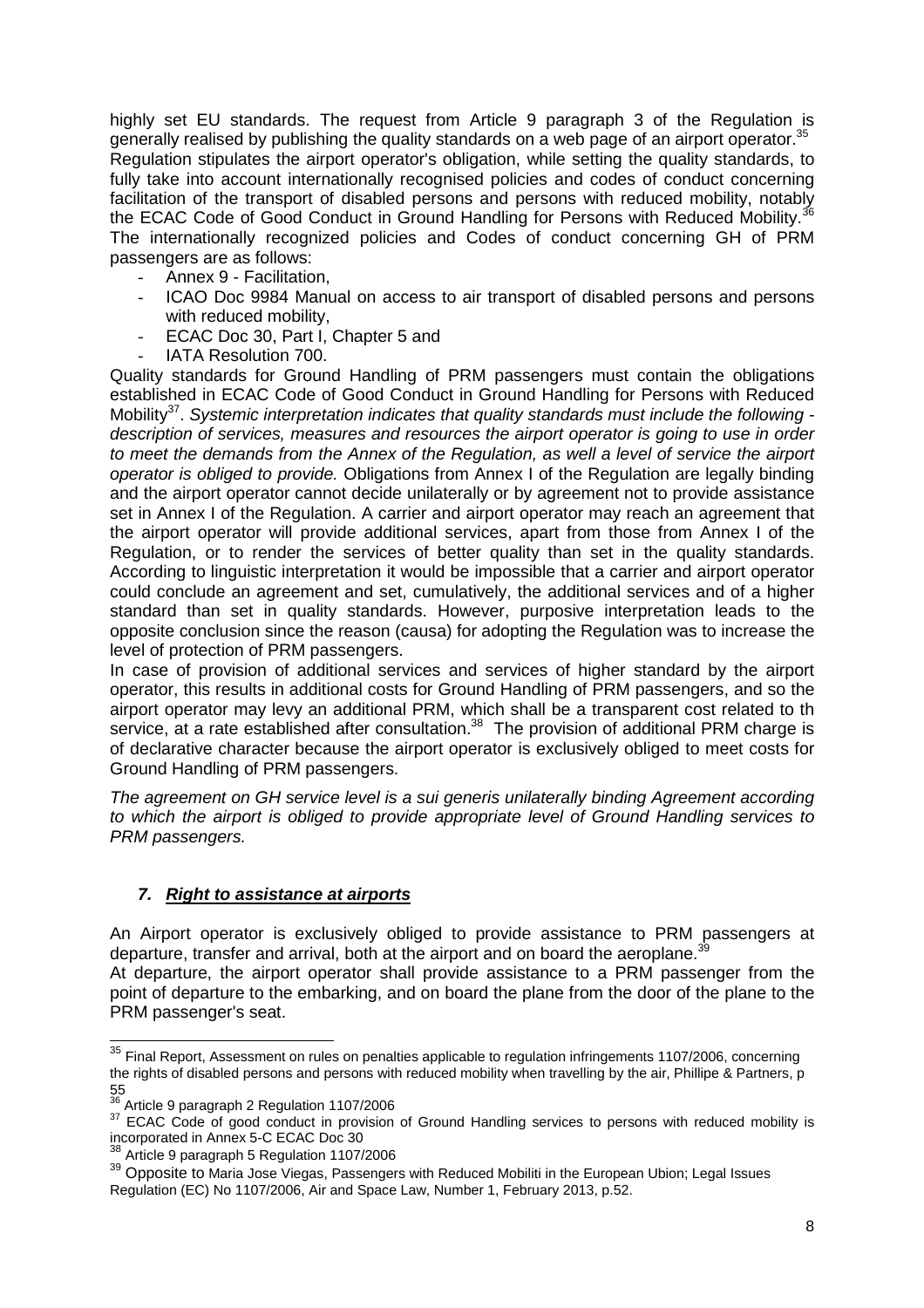On arrival, the assistance is provided from the PRM passenger's seat to the door of the plane, and at the airport, from the plane to the point of arrival.

The airport operator may provide assistance at the airport on his own or subcontract the provision of services.

Regulation sets obligations of the airport operator to provide assistance to a PRM passenger under the following conditions:

- Passenger holds a reservation and
- Carrier or his agent or the tour operator concerned have been notified about special needs of such a passenger at least 48 hours before the published time of departure of the flight.

This notification pertains to a return flight, too, if both flights were contracted with the same carrier.<sup>40</sup>

The provision on the obligation to provide assistance is imprecise because it does not contain the obligation of the carrier to forward a notification of the required assistance to the airport operator at least 36 hours before the flight. Also, an obvious flaw of the provision for return flights is that notification of the airport operator depends on the fact that both flights are performed by the same carrier, which is unnecessary since the obligation to provide assistance exists regardless of the carrier with which a passenger concludes a transportation agreement. For flights, as already said, airport operators are as a rule notified by SITA messages forwarded from the airport of departure during take-off, which makes the carrier's obligation to forward the notification largely irrelevant (Article 6 paragraph 3) Regulation 1107/2006.

On the other hand, this provision is of declarative quality since the airport operator has to provide assistance even if not being informed about it, according to Article 7 paragraph 3 of the Regulation which says that an airport operator is obliged to make all reasonable efforts to provide assistance.

In case of subcontracting of the provision of assistance to PRM passengers, Ground Handling of PRM passengers is performed by:

- − Airport operator's affiliated company,
- − Third provider of Ground Handling services,
- − Legal entities specialized for GH of PRM passengers.<sup>41</sup>

#### The airport operator decides on subcontracting of services if not being a provider of Ground Handling at the airport.

Regulation is contrary to Directive 96/67 which says that handling of passengers includes all kinds of assistance related to arrival, departure, transfer and transit of passengers.<sup>42</sup> In case of a discrepancy between provisions of the Regulation and Directive 96/67, the provisions of the Regulation shall prevail. Thus the assistance to PRM passengers is primarily rendered by the airport operator while access is subcontracted to third party providers of Ground Handling services and their independent performance of GH services to PRM passengers.<sup>43</sup> In other words, provision of assistance to PRM passengers is an exemption from the rule that Ground Handling of PRM passengers may be rendered by carriers or third party providers. Autonomous provision of assistance to PRM passengers by carriers is impossible because the very notion of subcontracting is contrary to the autonomous provision of Ground Handling services. Namely, subcontracting means a transfer of rights and obligations to a third legal entity.

Furthermore, the Regulation does not stipulate the procedure for selection of subcontractors, nor the access to the infrastructure of the airport operator. The question arises whether a subcontractor must be a third party provider of Ground Handling services or it may be another third party legal entity. In the opinion of Marie Jose Viegas, a subcontractor should be a third party provider of Ground Handling services, i.e. a legal entity specialised for

j

 $^{40}$  Article 7 paragraph 1 Regulation 1107/2006

<sup>41</sup> Evaluation of Regulation 1107/2006, Final Report,Steer Davied Gleave, June 2010,p. 32

<sup>42</sup> Appendix 1 Directive 96/67 on provision of Ground Handling services at EU airports

<sup>43</sup> Article 1 paragraph 5 Regulation 1107/2006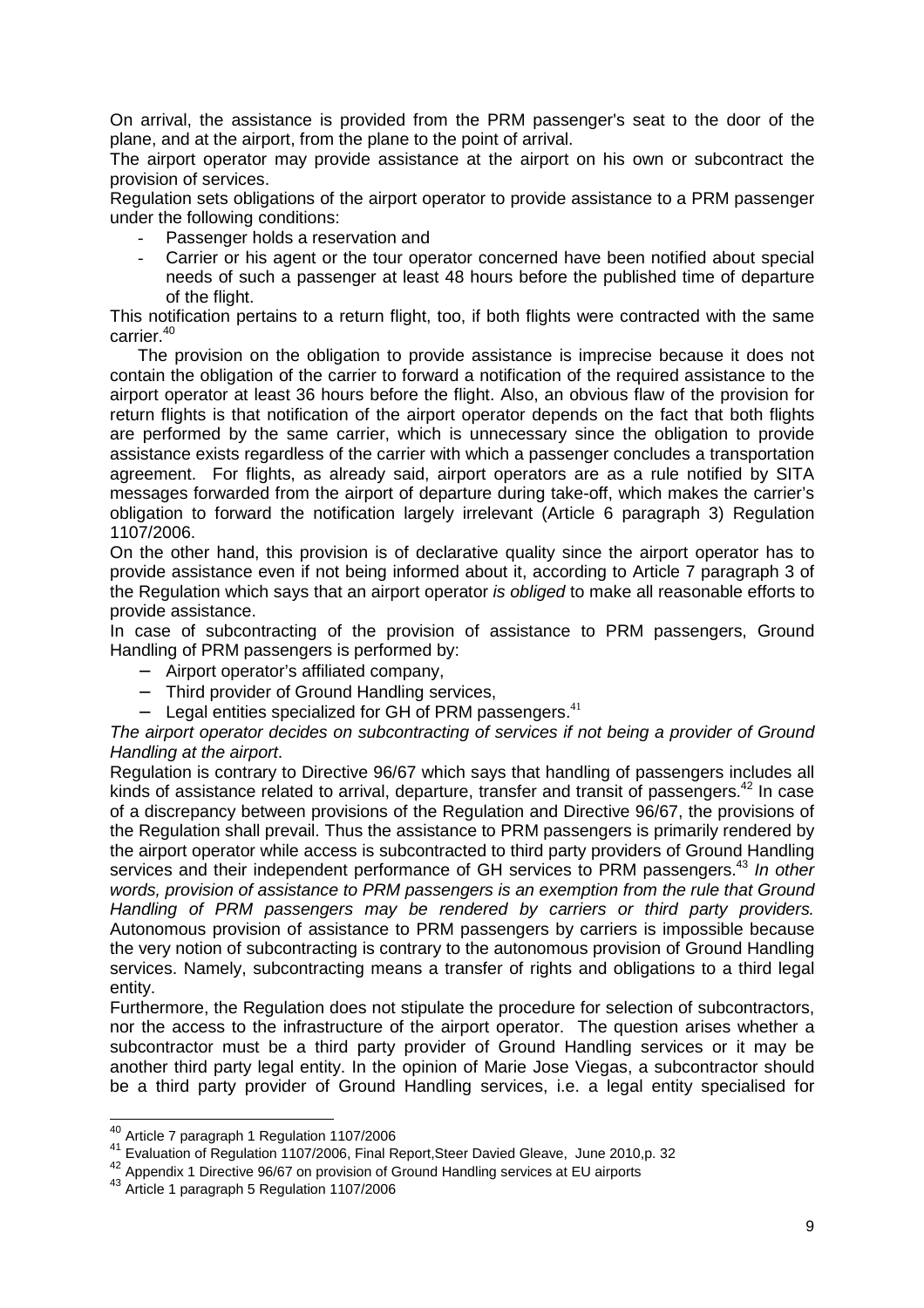provision of Ground Handling services, and that the subcontractor, according to provisions of the Directive 96/67, should obtain an approval from a relevant Directorate of civil aviation.<sup>4</sup>

In cooperation with carriers, through the Airport Users Committee, the airport operator may subcontract on his own initiative or on the carriers' request. This means that for subcontracting of Ground Handling of PRM passengers it is not necessary to obtain the carrier's approval. Consequently, it excludes implementation of 3.1 of the Main Agreement from 2013/2008/2004 of the Agreement on Ground Handling of aircraft, passengers, cargo, goods and mail, according to which it is necessary to obtain an carrier's approval for subcontracting of services.<sup>4</sup>

To assure quality of service, the Regulation, as a condition for subcontracting, sets a cumulative liability of airport operators for providing assistance at the airport as if the airport operator had rendered the service, as well adoption of the quality standards for Ground Handling of PRM passengers.

The systemic interpretation indicates that it is necessary for an airport operator to have an annual traffic over 150,000 passengers in order to subcontract the Ground Handling of PRM passengers.

#### **8. Assistance by carriers**

The level of the service an carrier is obliged to provide to a PRM passenger has been set out in Annex II of the Regulation and includes the following: transport of not more than two pieces of mobility equipment, including the electric wheelchair, offering important flight information in accessible formats, transport of registered dogs in a cabin, allocation of a seat satisfying the needs of a PRM passenger, allocation of a seat to the person accompanying the PRM passenger, next to the PRM passenger.

Unlike airport operators, the concept of reasonable efforts does not apply to carriers. The concept of reasonable efforts is applied only for allocation of the seat that meets the needs of a PRM passenger, bearing in mind that the seat should not hamper access to the door in the case of emergency.. Also, the carrier shall make all reasonable efforts to allocate the person accompanying the PRM passenger the seat next to the PRM passenger. This obligation of making all reasonable efforts is not absolute, but applicable only in the case where a PRM passenger requested assistance from the carrier as follows:

a) at least 48 hours before the flight, and

b) checked-in at least 1 hour before published time of departure or the time defined in advance by the carrier or his agent or a tour operator in a written from (including e-mail); or PRM passenger comes to the point of departure within the airport boundary or at the time defined in advance by the carrier or his agent or a tour operator in a written form (including e-

mail); or, if the time was not fixed, at least two hours before published time of departure.<sup>46</sup> In case the above mentioned conditions have not been fulfilled, the carrier is not obliged to apply the concept of reasonable efforts in allocation of a seat that meets needs of a PRM passenger or a person accompanying the PRM passenger next to his seat, or to provide assistance from Annex II of the Regulation.

l

<sup>&</sup>lt;sup>44</sup> Maria Jose Viegas, Passengers with Reduced Mobiliti in the European Ubion; Legal Issues Regulation (EC) No 1107/2006, Air and Space Law, Number 1, February 2013, p.54. Consequently, Marie Jose Viegas holds that sub-contracting of handling service to PRM passengers may be done if the airport operator has an annual volume of over two million passengers or 50.000 tons of cargo, according to provisions of Directive 96/67. Namely, approval for third providers of GH services at the market of Ground Handling services is to be obtained under the condition that the airport operator has 2 million passengers a year or 50.000 tons of cargo. According to extensive interpretation, acceptable attitude is that GH service to PRM may be provided by specialized legal entities whose business is the provision of GH services.

 $\overline{6}$  Article 3.1 of Main Agrement SGHA 2013/2008/2004

<sup>46</sup> Article 10 Regulation 1107/2006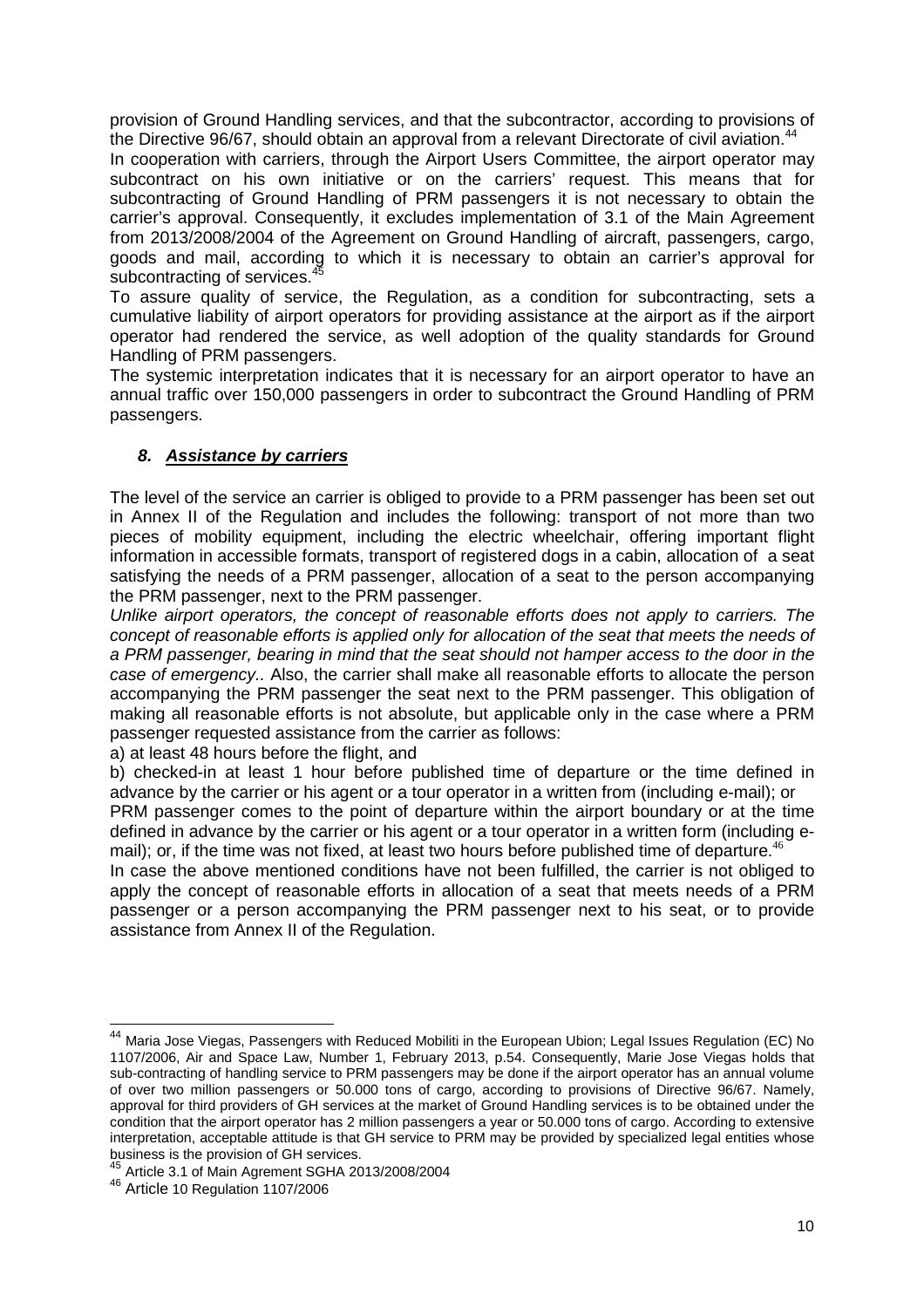# **9. Charges for PRM passengers**

Charges for PRM passengers are proportional to costs and should not exceed the costs of Ground Handling of PRM passengers. In case the PRM charge exceeds the GH cost, it would be contrary to Article 8 paragraph 1) of the Regulation which stipulates that assistance to PRM passengers is provided free of additional charges.

The opposite situation is possible, i.e. that charges for PRM passengers are less than GH costs.

The Regulatio says that an airport operator may, on a non-discriminatory basis, introduce a special charge for provision of assistance to PRM passengers, under the condition that the PRM charge is justified, proportional to costs, transparent and established in cooperation with the Airport Users Committee. <sup>47</sup>

Since the charge for PRM passengers is not the airport charge, provisions of the Directive 2009/12 on airport charges do not apply to it. However, while establishing a PRM charge, the principle of cost efficiency, transparency, non-discrimination and consultation must be obeyed.

PRM charge is justified when the principle of cost efficiency has been met and non-justified if the revenues resulting from PRM charges exceed the costs of Ground Handling of PRM passengers.

A question arises whether a special PRM charge could be introduced where the PRM does not notify of the need to be provided with assistance in a timely manner, i.e. if the airport operator is authorised to define a higher special PRM charge in case he was not notified by the carrier on provision of assistance to PRM passenger within the deadlines defined by the Regulation.

Differentiation of a special PRM charge and setting out a special PRM charge higher than the basic one by the airport operator is possible only in order to provide a better quality GH service to PRM passengers. That invites additional costs for PRM passenger Ground Handling by applying the principle of transparency, non-discrimination, cost efficiency and consultations.

Sui generis solution would be to divide a PRM charge among carriers in proportion with a total number of all the passengers they have transported to/from an airport. In other words, the basis for the PRM charge is not defined by the number of individually transported PRM passengers but a number of all the passengers transported to or from the airport concerned. In opposite case, i.e. if the PRM charge was proportional to the number of transported PRM passengers, the costs of Ground Handling of PRM passengers could never be covered. To meet the cost efficiency principle, a principle of solidarity is being introduced to the detriment of non-discrimination principle, in a way that the carrier who transported the biggest number of passengers pays a PRM charge in spite of the possibility that there may be no PRM passengers on board, i.e. it is possible that a carrier finances PRM passengers' transport by the other carriers which have had less passengers but more PRM passengers. The principle of solidarity is explicitly integrated in recitals of the Regulation in a way that provision of assistance should be financed so that all the passengers using the airport share the burden equitably and to avoid disincentives for transport of disabled passengers and persons with reduced mobility. The most efficient way of funding is to charge all carriers using the airport, proportionally to the total number of passengers transported to or from the airport concerned. 48

The principle of consultation is of a formal character because the airport operator is authorised to set up a PRM charge on his own if the Airport Users Committee's disagreement with the amount of the PRM charge.

The language interpretation indicates that the airport operator is not obliged to set up a special PRM charge or the charge integrated into a passenger charge. The PRM charge is

 $^{47}$  Article 8 paragraph 2 and 3 Regulation 1107/2006

<sup>48</sup> Recital 8 Regulative 1107/2006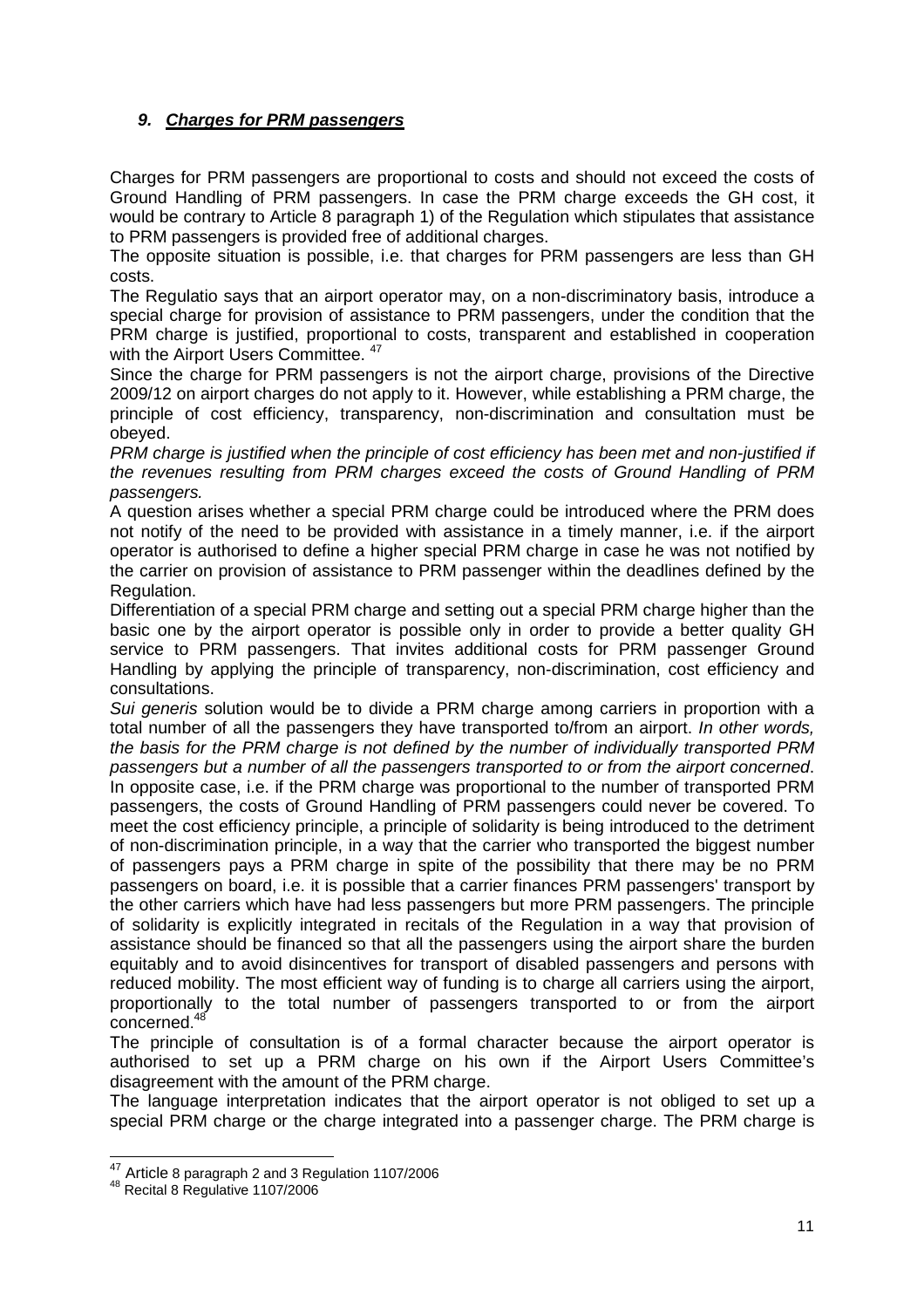established by setting the direct cost of Ground Handling service to PRM passengers (depreciation costs for the infrastructure and equipment, cost for employees' salaries), indirect costs (maintenance cost for airport infrastructure), capital spending for acquisition of new equipment<sup>49</sup> and administrative costs (cost for employees participating in purchase/acquisition of the new equipment, cost of training the staff for Ground Handling of PRM passengers, project leading cost, etc.).

In case the airport infrastructure is used by various categories of passengers, including PRM passengers, a PRM charge is established proportionally to the use of the airport by the PRM passengers.<sup>50</sup> This model can be used when a PRM charge is a constituent part of a passenger charge.

Other way of establishing a PRM charge is to calculate the costs of using the airport infrastructure and other costs (training and salaries of the staff who provide assistance to PRM passengers) resulting exclusively from Ground Handling of PRM passengers, and which are not integrated in a passenger charge. In other words, costs for use of infrastructure used by all the passengers, including PRM ones, are integrated into a passenger charge, and what is charged is only the costs resulting from use of airport infrastructure and human resources intended for Ground Handling of PRM passengers (ambulift, wheelchair, staff costs).

According to the current commercial practice, the airport operator is obliged to separate the accounts related to the assistance provided to disabled persons and persons with reduced mobility from the accounts of its other activities.<sup>51</sup> This begs the question whether the airport operator is obliged to separate the accounts, i.e. to keep separately incomes and expenditures resulting from Ground Handling of PRM passengers even in case the airport operator has not defined a specific PRM charge. The point of reference for obligation to have the accounts separated even in the case of not establishing a specific PRM charge, in terms of linguistic interpretation, is contained in the binding formulation "shall separate the accountkeeping charges". However, I believe the systemic interpretation leads to a different conclusion, and that would be that according to the Regulation, in that, the airport operator is not obliged to separate accounts if the PRM charge is a constituent part of the passenger charge. Article 8 of the Regulation pertains to the "specific charge", while a situation of forming a PRM charge within a passenger charge has not been stipulated explicitly. If the airport operator decided to include a PRM charge into a passenger charge, they will not be appling provisions of the Regulation, but Article 4 of the Directive 96/67 on access to the market of Ground Handling services at EU airports.<sup>52</sup>

The reason for setting the accounts apart is meeting the principle of cost efficiency and transparent presentation of incomes and expenditures resulting from Ground Handling of PRM passengers. In case of forming a specific PRM charge, the airport operator is obliged to submit an annual overview to the Airport Users Committee where one exists or any other appropriate entity<sup>53</sup>, as well as to the enforcement body or bodies,<sup>54</sup> of charges received and expenses made in respect of the assistance provided to disabled persons and persons with reduced mobility<sup>55</sup>.

The obligation of submitting the annual overview to the Airport Users Committee is conditional and will not exist if at the airport concerned there is no the Airport Users Committee or a relevant Association of disabled persons. Significance and role of the Airport

j

<sup>&</sup>lt;sup>49</sup> Cost of new equipment are defined in a way to define annual depreciation of purchased equipment for handling of PRM passengers.

<sup>50</sup> Commission Staff Working Document Interpretative Guidelines on the Application of Regulation EC No 1107/2006 of the European Parliament and of the Council of 5 July 2006 Concerning the Rights of Disabled Persons and persons with Reduced Mobility when Traveling by Air, p.15

<sup>51</sup> Article 8 paragraph 5 Regulation 1107/2006

<sup>52</sup> According to Article 1 paragraph 5 Regulation 1107/2006, provisions of Directive 96/67 are implemented if not contrary to provisions of Regulation 1107/2006

<sup>&</sup>lt;sup>53</sup> Other relevant bodies mean organizations of disabled persons.

<sup>&</sup>lt;sup>54</sup> Executive body means, as a rule, the competent Directorate of civil aviation.

<sup>55</sup> Article 8 paragraph 6 Regulation 1107/2006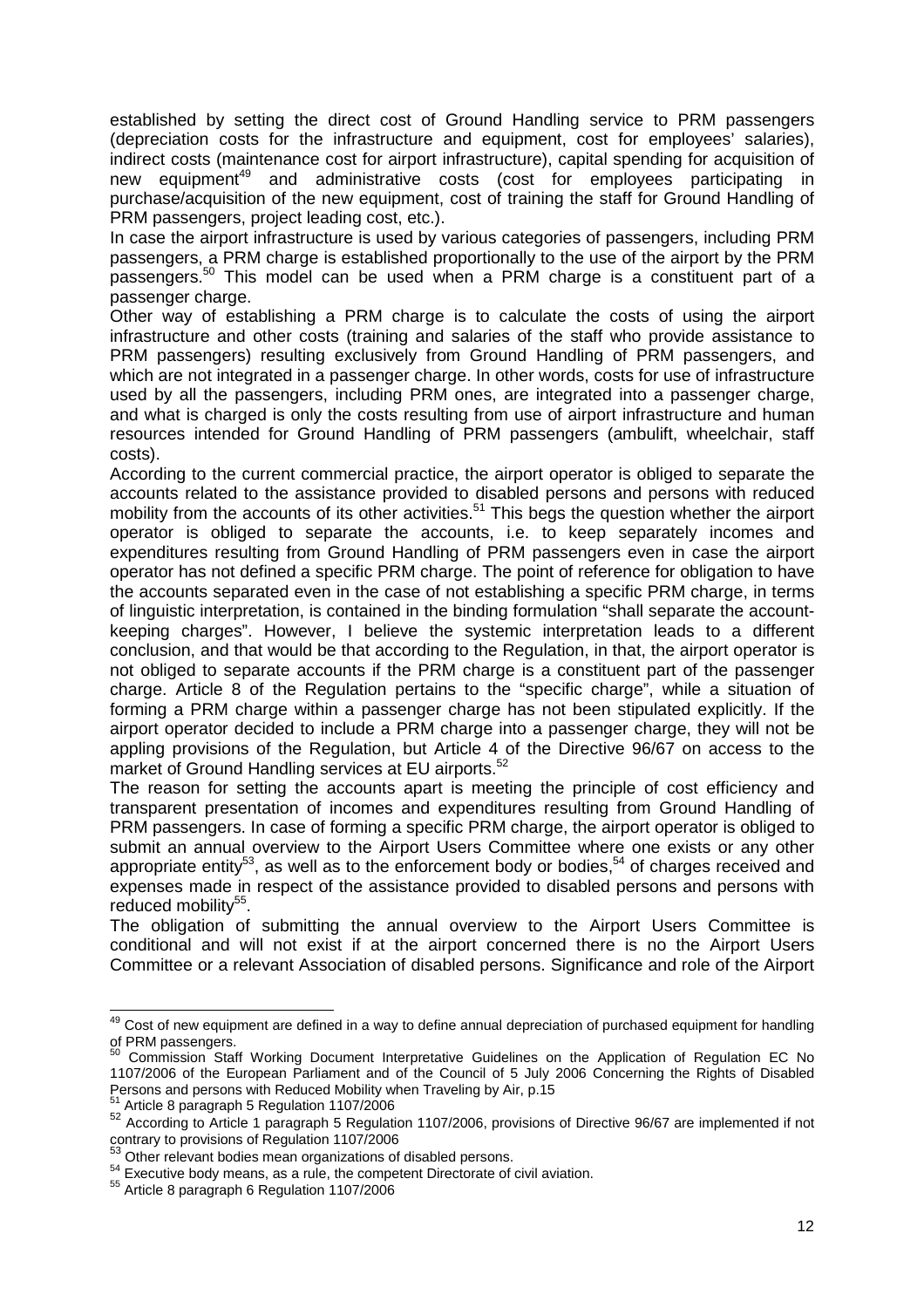Users Committee and relevant organizations of disabled persons has been made irrelevant by their being involved only for advisory purposes and legally non-binding opinions.

The obligation of submitting the annual review to the relevant Directorate for Civil Aviation is unconditional if a PRM specific charge has been set up.

Further, in case the airport operator has not established a specific PRM charge or it is not contained in the passenger charge, the question arises whether the airport operator is obliged to submit the annual review to the Airport Users Committee of the relevant organisation of disabled persons where they exist, and the relevant Directorate for civil aviation. In spite of the language interpretation which indicates that the airport operator is obliged to submit the annual overview, I hold that the systemic interpretation indicates to quite the opposite conclusion, i.e. that the airport operators Is not obliged to submit the annual overview to the Airport Users Committee or a relevant organization of disabled persons due to the fact that a free of charge assistance provided to PRM passengers makes irrelevant the implementation of the principle of transparency, consultation, nondiscrimination and cost efficiency. In case a PRM charge is a constituent part of a passenger charge, the implementation of Article 1 paragraph 5 of the Regulation means the implementation of provisions of the Directive 96/67, and not provisions of the Regulation, which do not stipulate the airport operator's obligation to submit the annual overview to the Airport Users Committee or a relevant organisation of disable persons and the Directorate for civil aviation.

# **10. Training**

Training of the staff providing assistance to PRM passengers has three aims in order to:

- 1) Ensure that all the personnel, including those employed by any sub-contractor, providing direct assistance to disabled persons and persons with reduced mobility have knowledge of how to meet the needs of persons having various disabilities or mobility impairments;
- 2) Provide disability-equality and disability-awareness training to all their personnel working at the airport who deal directly with the travelling public,
- 3) Ensure that, upon recruitment, all new employees attend disability related training and that personnel receive refresher training courses when appropriate<sup>56</sup>.

It is obvious that focus is on training of the personnel who provide direct assistance to PRM passengers.

Contrary to the provision on setting the quality standard implementing the obligations of ECAC Doc 30, Recital 10 of the Regulation 1107/2006 recommends implementation of the ECAC Doc 30, Part 1, chapter 5 and associated appendices, and especially the Code of Good Conduct in provision of Ground Handling services to persons with reduced mobility. This recommendation refers to implementation of the Code on good conduct, and it can be concluded that the focus has been placed on the training of the personnel who will provide assistance to PRM passengers.

The recommendation, and not an obligation, of performing the training in accordance with the ECAC Doc 30, Part I, is justified for the following reasons.

The immediate assistance to PRM passengers should be provided by employees from a department or service of the airport operator being specialised for Ground Handling of PRM passengers.<sup>57</sup> However, for cost-related reasons it is often impossible to set specialised services for Ground Handling of PRM passengers. Instead, the airport operator's employees and those of any sub-contractor who provide assistance to PRM passengers also perform other duties related to passenger Ground Handling. In a situation where there is no specialised department/service for Ground Handling of PRM passengers, the personnel to be trained for providing the assistance will be recruited among:

 $\overline{a}$ <sup>56</sup> Article 11 Regulation 1107/2006

<sup>57</sup> ECAC Doc 30, Part 1, Annex G, Training, 5G-4,11 th Edition 2009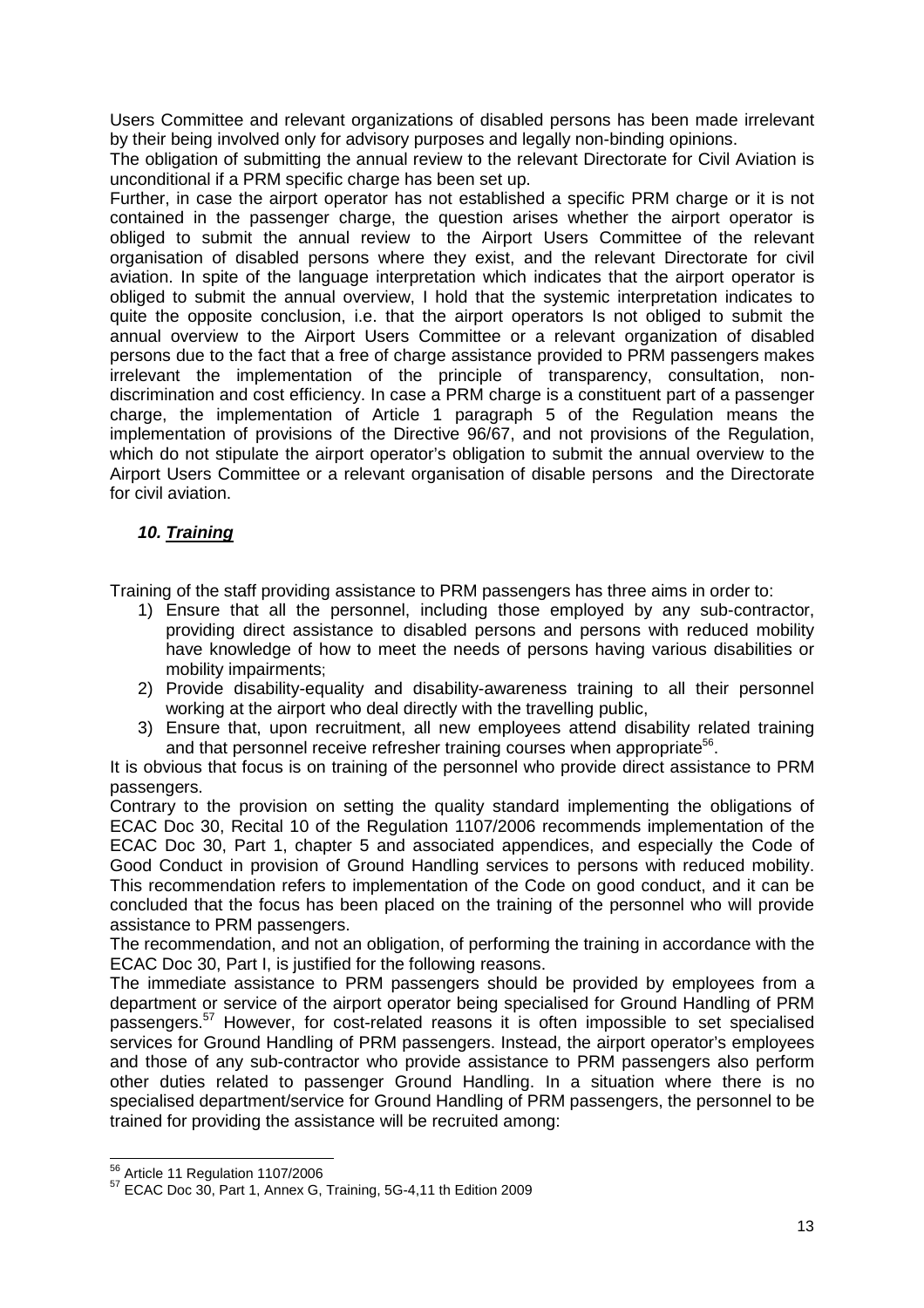- Passenger check-in staff,
- Announcers information readers,
- Lost & Found staff,

 $\overline{a}$ 

Baggage Ground Handling staff, etc.

Disability-equality and disability awareness training, apart from the airport operator's employees, is also attended by a significant number of legal entities working at the airport, including the following: Customs, Border Police, security agencies, ticketing staff, parking collectors, catering staff at the airport (catering, restaurants, snack bars), special sales facilities (Duty Free shop, etc.).<sup>58</sup>

In case the airport operator does not have a specific department/service for Ground Handling of PRM passengers, a large number of employees will be obliged to be trained in the provision of direct assistance to PRM passengers.

It is not clear if the airport operator's sub-contractors who have direct contacts with disabled passengers are obliged to attend the disability-equality and disability awareness training. According to the linguistic interpretation they are not obliged. This would practically mean that those airport operator's staff having direct contact with such passengers must be trained while the airport operator's sub-contractors who provide assistance to PRM passengers are not, which is opposite to the legislator's intention.

Carrier's cabin crew staff members are obliged to attend training on an immediate provision of attendance to PRM passengers, while the ticketing staff and carrier's representatives at the airport must be trained for disability-equality and disability awareness.

The provision according to which all new employees of both the airport operator and carrier have to attend disability related training is unfounded and challenged for valid reasons<sup>59</sup>. It is quite legitimate to train new employees who will directly be involved in Ground Handling or have direct contacts with PRM passengers, but the causa of the provision is a training of new employees, even if they do not have immediate contact with PRM passengers i.e. for example, those that perform administrative duties (commercial, legal, financial).

The Regulation does not stipulate duration of the training of the airport operator's and carrier's employees. This is contrary to unification since it allows the Member States to define duration of the training on their own which can result in an uneven level of protection of PRM passengers.

#### **11. Compensation for lost and damaged wheelchairs, other mobility equipment and assistive devices**

When wheelchairs or other mobility equipment and assistive devices are lost or damaged, it is essential to establish the applicable statutory instrument, i.e. applicable substantive law. According to the Regulation, the damage is compensated in accordance with rules of international, Community and national law. $60$  In the international air traffic, liability of an carrier or carrier's agent for lost, destroyed or damage hold and cabin baggage has been defined by provisions of the Warsaw system $61$  and the Convention for the Unification of Certain Rules for International. Carriage by Air (hereinafter referred to as: Montreal Convention).

 $^{58}$  Security agencies, complementary parking services, catering services, ticketing may be a constituent part of the airport operator's organization

<sup>59</sup> Evaluation of Regulation 1107/2006, Final Report, Steer Davied Gleave, June 2010,p.134

<sup>&</sup>lt;sup>60</sup> Article12 Regulation 1107/2006 has stipulated: Where wheelchairs or other mobility equipment or assistive devices are lost or damaged whilst being handled at the airport or transported on board aircraft. The passenger to whom the equipment belongs shall be compensated , in accordance with rules of international, Community and national law.

<sup>&</sup>lt;sup>61</sup> Warsaw Convention, Hague Protocol, Guadalajara Convention, Guatemala Protocol and Montreal Protocols 1, 2, 3 and 4 make the Warsaw system in a wider sense. Since the Guatemala Protocol and Montreal Protocol 3 have not come into force, the current Warsaw system is made of the Warsaw Convention, Hague Protocol, Guadalajara Convention and Montreal Protocols 1, 2 and 4.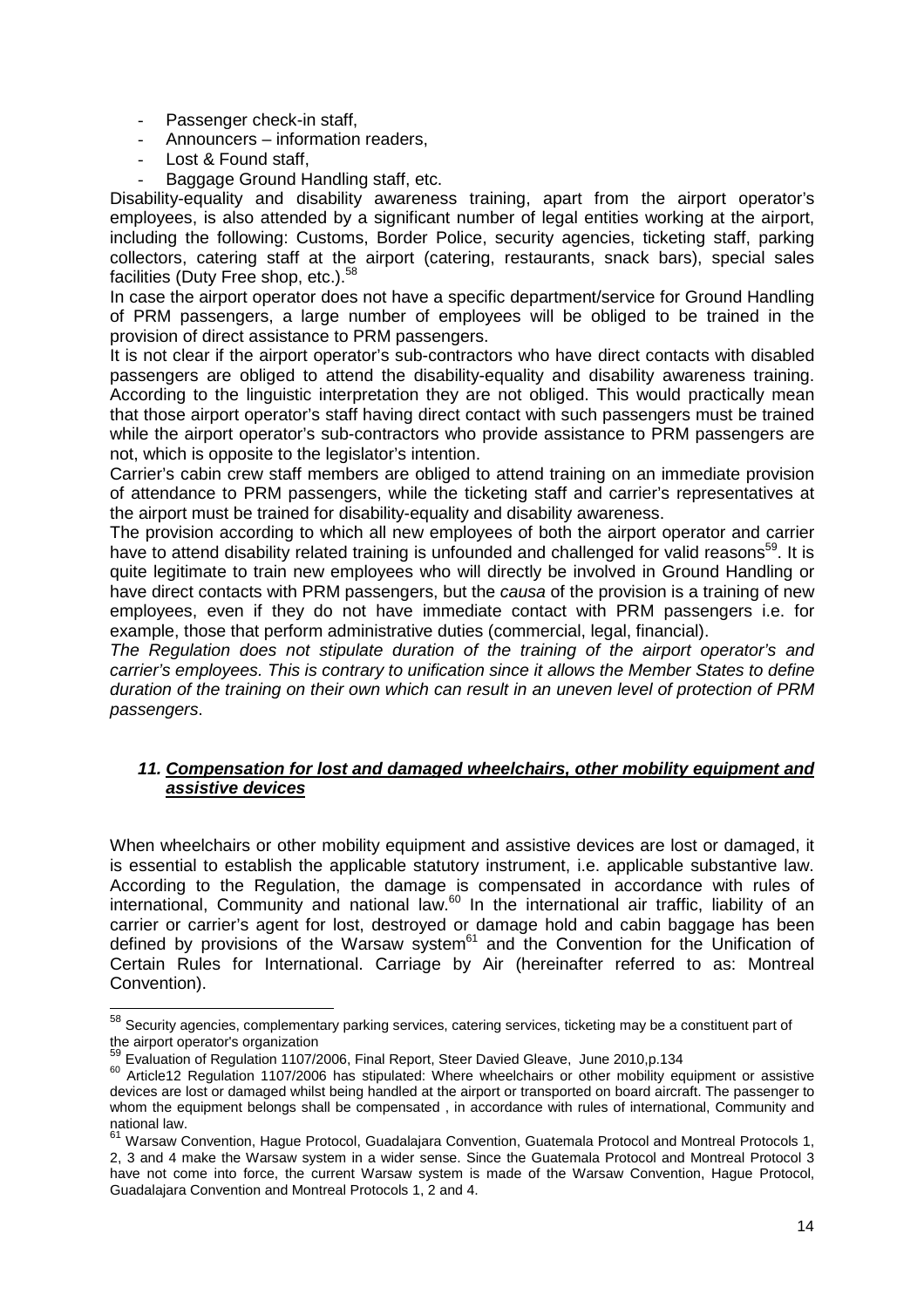For the reason of unification of liability for damage in the international transport of passengers and baggage by EU carriers, by the Regulation 889/2002, which had amended the Regulation 2027/97 **on carrier liability in the event of accidents**, the Montreal Convention was adopted, except for carrier's liability for the damage caused on cargo. Taking into account that wheelchairs, mobility equipment and assistive devices are legally treated as baggage, in the EU it is incontestable that in case of the damage that was caused on board, the applicable instrument is Montreal Convention, adopted by the Regulation 889/2002, which had amended the Regulation 2027/97 on liability of carrier in case of an accident. By the recital 18 of the Regulation, which is not binding, it is recommended that the penalties, including orders to pay compensation for damage to the passenger concerned, should be efficient, comparative and discouraging.

Wheelchairs, mobility equipment and assistive devices may be both hold and cabin baggage.

The wheelchairs, mobility equipment and assistive devices are treated as hold baggage if given to a check-in staff member during registration for flight of PRM passengers. The wheelchairs, mobility equipment and assistive devices are treated as cabin baggage if delivered to the airport operator's staff or the staff of the Ground Handling provider or the staff of carrier in front of the aircraft when they are marked with a DAA bag tag - Delivery at Aircraft.<sup>62</sup> Low-cost carriers generally do not allow that wheelchairs, mobility equipment and assistive devices are marked with DAA tags. Certain carriers allow marking of wheelchairs, mobility equipment and assistive devices with DAA tags DAA, but they also must be registered by an automatic bag tag. $63$ 

Legal consequences and carrier's responsibility for damage are different where caused in the hold and the damage caused in the cabin. Namely, the Montreal Convention defines carrier's objective liability for damage on hold baggage. The carrier's liability for damage to cabin baggage is subjective since the carrier is responsible for the damage to cabin baggage made by him or at the fault of his employees or his agents.

By stipulating explicitly the subjective liability of the carrier, his employees or his agents for the cabin baggage damage, it can be concluded that authors of the Montreal Convention established objective liability of the carrier, his employee and agents for damage on hold baggage, since there is no legal basis for exemption from liability if the carrier proves he was not guilty for the damage on hold baggage - but only if he proves instead that the damage occurred due to an imminent defect, bad quality or imperfection of the baggage<sup>64</sup>. In other words, the carrier cannot be exempted from liability if he acted in compliance with all aviation standards, i.e. if he took all available measures to prevent the damage, but only if the damage was caused by a defect on the wheelchair, mobility equipment and assistive devices.

It is beyond dispute that in case of the damage on wheelchair, mobility equipment and other assistive devices that was caused on board aircraft, the applicable instrument is Montreal Convention. However, generally the wheelchairs, mobility equipment and other assistive devices are not taken into the cabin due to its size.

 $62$  DAA is a category of cabin baggage that cannot be taken in the cabin due to its size, weights, or lack of space in storages in smaller aircraft, but sometimes in bigger ones, so that a PRM passenger could use wheelchair, mobility equipment or assistive device at a transfer airport and final destination upon landing and parking of aircraft, if the aircraft is parked on an open position, or in front of air bridge if the aircraft is parked next to it.

 $63$  Austrian Airlines allows marking of wheelchairs, mobility equipment and assistive device with DAA tags, but at the same time they must be registered as hold baggage. Such a solution enable air carrier, depending on commitments, whether to deliver the wheelchair or not to a PRM passenger at a transfer airport. Air carriers introduced double registration of wheelchairs, mobility equipment and assistive devices because of high costs in case of their loss or non-arrival at a final destination. When they are marked with DAA bag tags, a baggage check-in clerk first fill in the next transfer landing and a flight number. If wheelchairs, mobility equipment and assistive devices have not been delivered to a PRM passenger at transfer airport, then the airport operators or their sub-contractors do not know which is the final destination of the wheelchair, mobility equipment and assistive devices.

<sup>&</sup>lt;sup>64</sup> Article 17 Montreal convention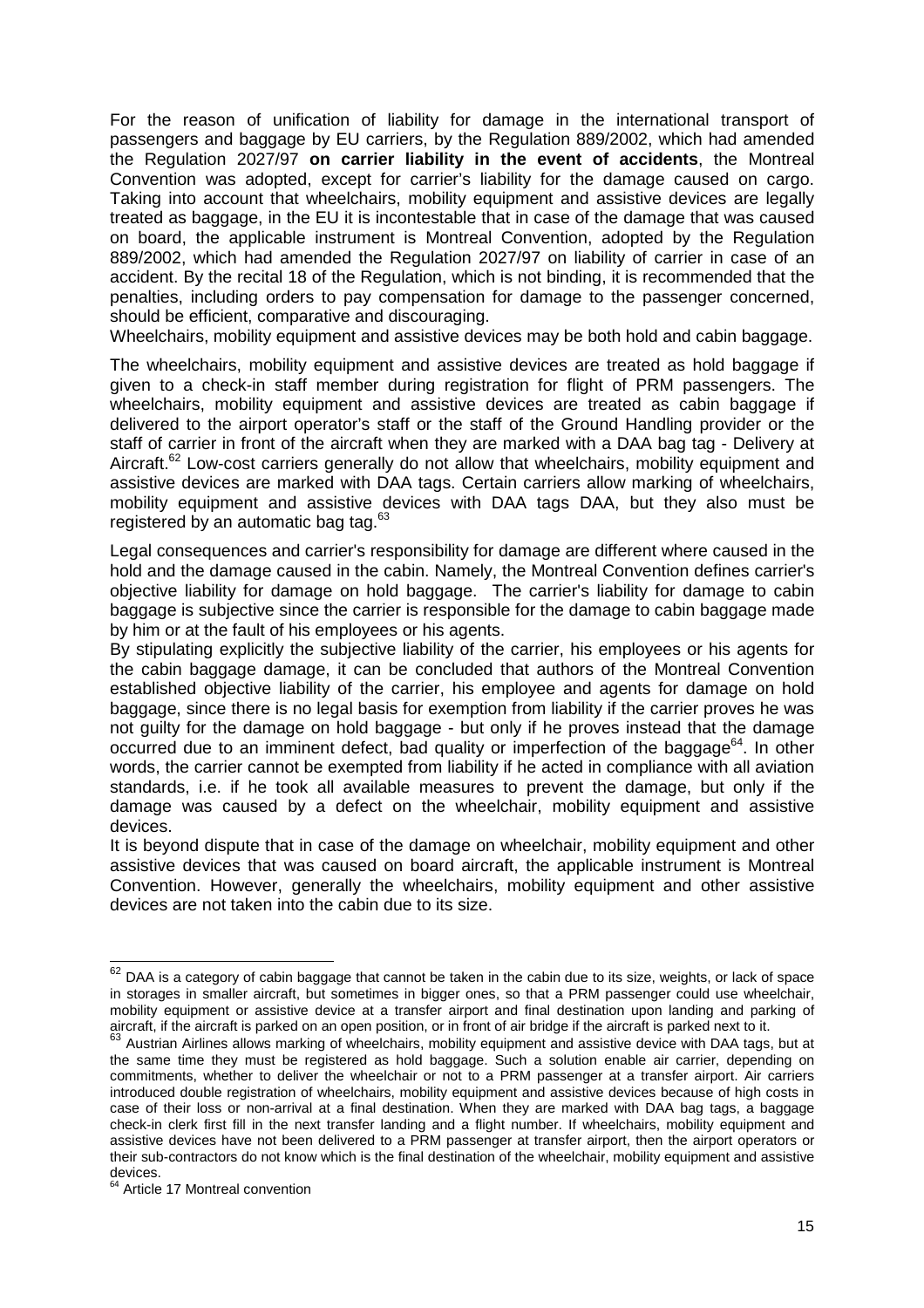Carriers' liability for hold baggage has been defined by provisions of the Montreal Convention and it starts from the moment a PRM passenger registers his wheelchair, mobility equipment and other assistive devices to a clerk at the check-in counter. In case the PRM passenger required assistance at the airport's point of departure, possible damage on a wheelchair, mobility equipment and other assistive devices that was made on the way from the point of departure towards the check-in counter, shall be determined in compliance with provisions of the national law to which point the conflicted legal norms of the international competent court.

When a PRM passenger takes over his wheelchair, mobility equipment and other assistive devices in the baggage claim area at contracted destination, there ends a liability of carrier for damaged wheelchair, mobility equipment and other assistive devices in international and national air transport.<sup>65</sup> In practical implementation of the Regulation, the question arise whether the airport operator is obliged to provide assistance to a PRM passenger with the transport of baggage from a conveyor belt to a point of arrival at the airport. The European Union, in its Interpretative guidebook on implementation of the Regulation, refers to Recital 5 of the Regulation and instructs that the airport operator is obliged to transport the baggage from the conveyor belt to the airport point of arrival.<sup>66</sup>

The consequence of such interpretation is that the airport operator, or his sub-contractor, is liable for damage on a wheelchair, mobility equipment and other assistive devices from the baggage claim area to the airport arrival point, due to implementation of the national law to which point the conflicted norms of the international competent court. Provisions of the Montreal Convention cannot apply to the airport operator and/or carrier's sub-contractor since they cannot be treated as the carrier's agents.

The Montreal convention does not stipulate area of carrier's liability for cabin baggage in the international air transport, but in order to avoid any dilemma in implementation of Montreal Convention to cabin baggage, it stipulates that the baggage means both hold baggage that has been registered and has a baggage tag, and the baggage that was not handed over and does not have a baggage tag. $67$  It also stipulates that the carrier is liable for damage to cabin baggage, including passenger's personal belongings, if the damage resulted from fault of the carrier or his employees or agents.<sup>68</sup>

The carrier's scope of liability for cabin baggage, i.e. wheelchairs, mobility equipment and other assistive devices that are handed over next to the aircraft and marked with a DAA baggage tag correlates to the carrier's liability for passengers, since the cabin baggage goes with the passenger. It means that in the international air transport the carrier's liability for the cabin baggage, according to provisions of Montreal Convention, starts at the moment of a PRM passenger's embarkation on board aircraft (forming of a queue of passengers to embark the plane) and ends at the moment when the process of disembarkation from aircraft is finished (arrival of passenger into terminal building).<sup>69</sup> In case of a transit landing, while passengers stay either in terminal building or on board a plane, the carrier remains liable for the cabin baggage, including wheelchairs, mobility equipment and other assistive devices that were handed over next to the aircraft and marked with DAA tag, and, also those which are not taken by PRM passengers during transit landings since the transit passengers are under control of the carrier in the international transport in terms of provisions of Montreal Convention. Carrier's liability for wheelchairs, mobility equipment and other assistive devices of transfer passengers, marked with DAA tags, which are taken to the aircraft if it is parked on air bridge or in front of the aircraft, i.e. whilst doors open in terms of international air

 $\overline{\phantom{a}}$ 

 $65$  Wheelchairs, mobility equipment and other assistive devices are not taken over from baggage conveyor belt in order to prevent possible damage

Interpretative Guidelines on the Application of Regulativon (EC) no 1107/2006 of the European Parliament and of the Council of 5 July 2006 Concerning the Rights of Disabled Persons and Persons with Reduced Mobilty when Travelling by Air, Brussels p.14

Article 17 paragraph 4 Montreal Convention

<sup>&</sup>lt;sup>68</sup>Article 17 paragraph 3 Montreal Convention

<sup>69</sup> Baker v. Landsdell Protective Agency – US District Court (SDNY) 18 Avi 18,497, Hexter v. Air France 1982 – US District Court S.D.N.Y., 563 F. Supp 932.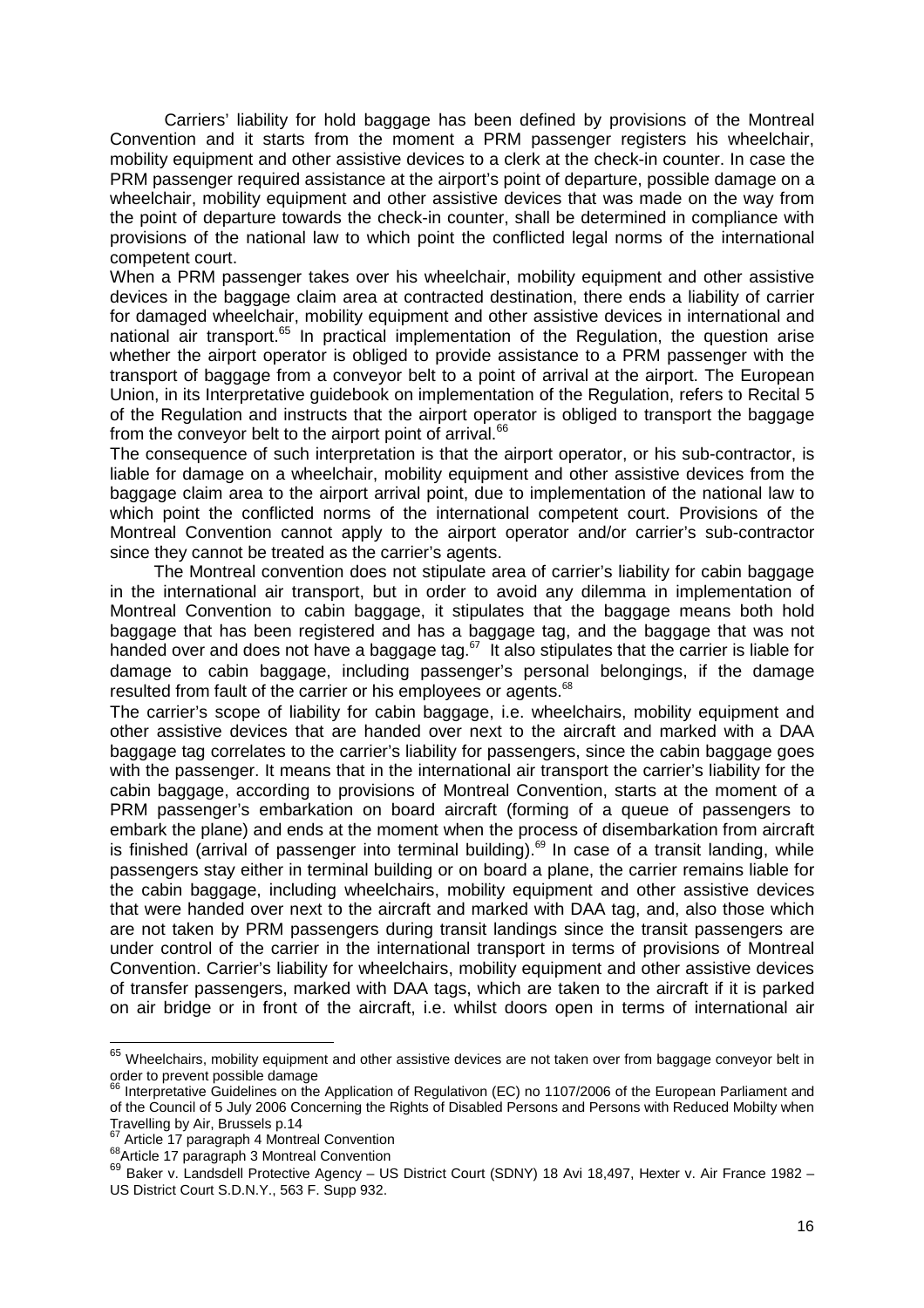transport and provisions of Montreal Convention, exists from the moment a PRM passenger leaves the aircraft and comes to terminal building, or, either the passenger is transported from the aircraft to the terminal, or uses an air bridge, or the passenger walks from the plane to the terminal. It ends at the moment of the passenger arrives to the terminal, while the liability of the carrier concerned or other carriers starts from the moment of the forming a queue of passenger for embarking on board the aircraft.

If a PRM passenger does not enter the terminal building but goes by bus directly to the next aircraft, there is no splitting of legal systems, since the whole transfer is defined by provisions of the Montreal Convention, under the condition that the transfer is performed by the carrier's agent.

If a PRM passenger's wheelchair, mobility equipment and other assistive devices marked with a baggage DAA tag has been destroyed, damaged or lost after entering the terminal building before a queue is formed for embarking of a transfer passenger on board a plane, applicable law is the national law. Implementation is indicated by norm of collision of an international competent court, while a passively legitimate party is the airport operator that will be able to exclude its liability for the damage by proving that he is not guilty for the damage caused on a cabin baggage.

The Regulation stipulates loss and damage as two kinds of damage to wheelchairs, mobility equipment and other assistive devices.<sup>70</sup> The provision for liability for damage would be more precise if a the 'destruction' of the wheelchair, mobility and other assistive devices had been explicitly defined.<sup>71</sup>

 The Montreal Convention uniquely, and regardless of the baggage weight, stipulatesthe liability of carrier for the damage on hold and cabin baggage which has been limited to the amount of 1.000 SDR per passenger, irrespective of whether the wheelchair, mobility equipment and other assistive devices were a hold or cabin baggage.<sup>72</sup> Furthermore, the Montreal Convention missed a possibility of connecting a partial damage or loss of baggage which has impact on the total value of the baggage by calculating the amount of damage compensation depending on its total weight. According to the revision of the liability limit made by ICAO in 2009, carriers in international air traffic are liable for damage to hold and cabin baggage in the amount of 1.131 SDR per passenger, i.e. approximately 1.416,76 EUR. However, value of a PRM passenger's electric wheelchair may equal up to 20.000 EUR.<sup>73</sup> Proposal to change the Montreal Convention in terms of damage caused on a PRM passenger's assistive device seems to be unrealistic. A PRM passenger, in the event of a damaged device, may be compensated for the amount exceeding the mentioned amount of approximately 1.417 EUR in case:

- That he proves carrier's intention or gross negligence,
- The carrier renounces the implementation of limited liability in case of damaged baggage. Freedom of arranging the contracting relations is the basic principle of the law on obligations and is applied in the Montreal Convention, too.<sup>74</sup> Article 27 of the The Montreal Convention includes also a possibility of rejecting any kind of legal protection available according to the Montreal Convention, by what was done under the influence of the Japanese Initiative, IATA Intercarrier Agreements of 1995 and 1996.
- That a PRM passenger, at the moment when registered baggage is delivered to the carrier, made a special declaration of interest in delivery at a destination and has paid a supplementary sum if the case so requires.

l

 $70$  Loss of baggage means the air carrier's loss of physical control over handed baggage and impossibility of its delivery to immediate possession of a passenger. Damage means decreased value of the baggage and disruption of its original appearance and content.

<sup>&</sup>lt;sup>71</sup> Destruction of baggage means destruction of its content and impossibility of further use. The baggage will be sonsidered destructed even if damage is of such character that repair costs would exceed the actual value of the baggage.

<sup>72</sup> Article 22 paragraph 2 Montreal Convention

<sup>73</sup> Evaluation of Regulation 1107/2006, Final Report, Steer Davied Gleave, June 2010, p.72

<sup>74</sup> Article 27 Montreal Convention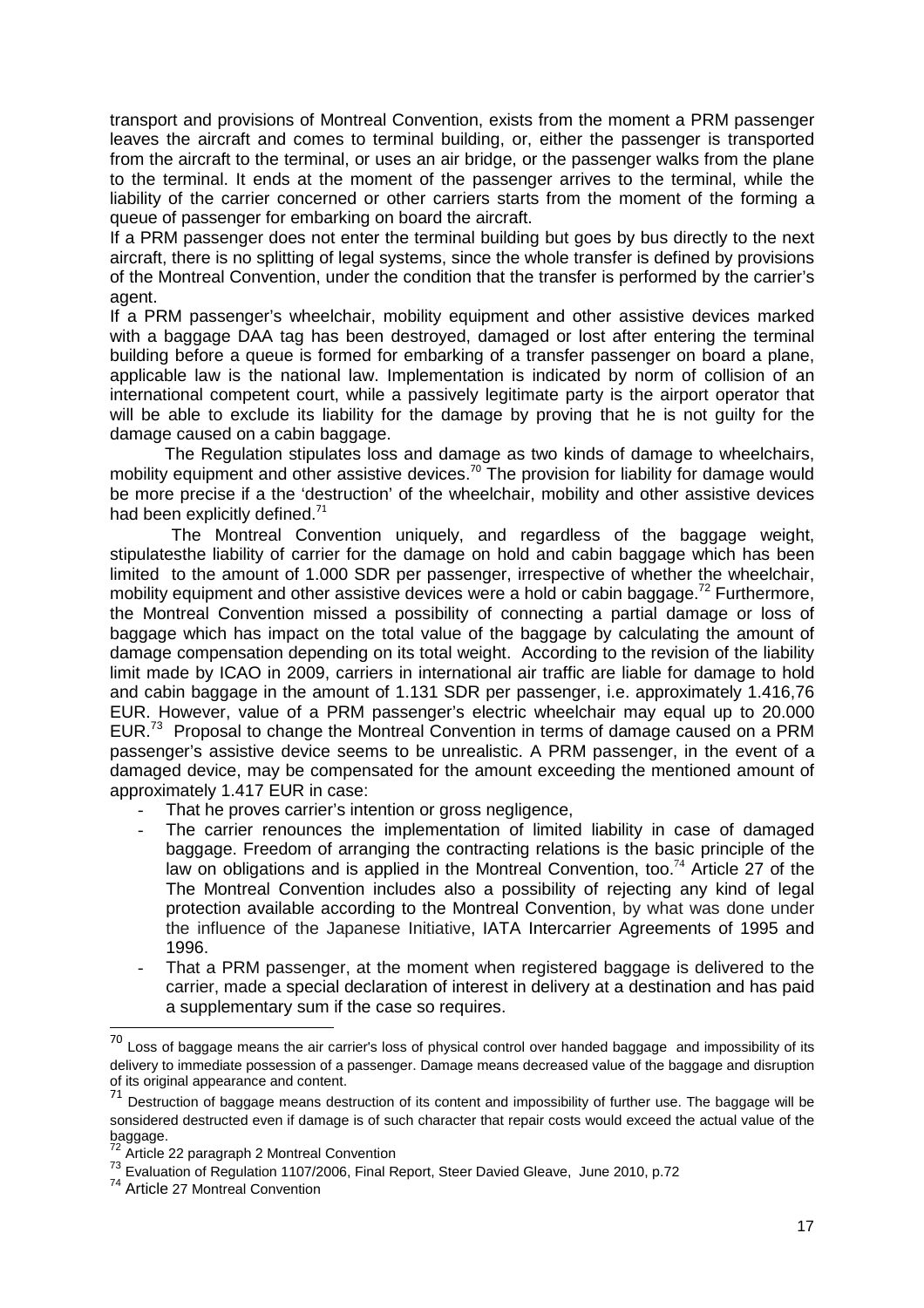If the carrier, caused by his negligence, damage to a wheelchair, mobility equipment and other assistive device, the burden to prove a higher degree of liability is upon a PRM passenger, i.e. the passenger is obliged to prove that the carrier caused the damage on the wheelchair, mobility equipment or other assistive devices intentionally or neglectfully.

#### **11.1.Airport operator's liability for damage on wheelchair, mobility equipment and other assistive devices**

A contract of air carriage is concluded between a carrier and a passenger, or between the carrier and party ordering the transport, according to which the carriers makes a commitment to carry the passenger and his baggage from the point of departure to the point of arrival, at the time according to a time table, i.e. at agreed time, and the passenger commits himself to pay appropriate charge. In order to fulfil the contract of carriage, airport operators and Ground Service providers perform certain activities i.e. marking of hold and/or cabin baggage with bag tags, transporting of registered baggage to a sorting area, handling the baggage in the sorting room, loading the baggage on board the aircraft and its unloading from the plane on arrival, handling the baggage in the sorting room and placing the baggage on a conveyor belt so that passengers can take the baggage from the belt after their disembarkation.

Carrier is liable for a wheelchair, mobility equipment and other assistive devices from the moment they have been handed over to a check-in clerk till they have been taken over from the baggage claim area, $75$  whilst for the wheelchair, mobility equipment and other assistive devices marked with DAA tags and handed over by the aircraft, the carrier becomes liable from the moment of forming the queue for embarkation of passengers until the moment of entering the terminal building. It seems that liability scopes of the airport operator or Ground Handling provider and carrier overlap for the hold baggage from the moment of handing over the wheelchair, mobility equipment and other assistive device to a check-in clerk, and until the moment of loading them on board aircraft, and upon arrival from the moment of unloading the wheelchair, mobility equipment and other assistive devices from the plane until the moment of reclaim by the passengers. A question arises - who should be sued? Legally speaking, the most legitimate solution would be to sue the carrier due to the fact that, according to the contract of carriage, the carrier committed itself to transport a passenger and his baggage to agreed destination. Loss, destruction and damage of a wheelchair, mobility equipment and other assistive devices are a violation of the contractual obligation, i.e. failure to implement or defective implementation of contractual obligation. A carrier is liable for damage to the hold baggage by the principle of objective responsibility, and the passenger has to prove exclusively general conditions of liability for damage as follows: 1.) two different subjects of obligation (creditor– injured passenger, and debtor, carrier as a rule, 2.) damage must be caused by unlawful act of the debtor – carrier 3.) harmful act that caused the damage, 4) damage, and 5) cause-and-effect connection between the harmful act of debtor – carrier and the damage sustained by the injured party – PRM passenger. Practically, a PRM passenger can easily prove that he concluded a contract of carriage with carrier, and that failure to perform or defective performance of contractual obligations means a violation of the obligation/contract and as such is an unlawful act. That harmful act is the loss, destruction and damage of wheelchair, mobility equipment and assistive devices, and that the cause-and-effect connection is implicit in the violation of contractual obligation, which eventually caused the damage to the injured party, i.e. the PRM passenger.

For the damage on the wheelchair, mobility equipment and other assistive devices that were handed over as the hold baggage, a PRM passenger may file claim cumulatively against both the carrier and the airport operator.

 $^{75}$  Wheelchair, mobility equipment and other assistive devices are not taken over from a conveyor belt because of a possibility to be damaged.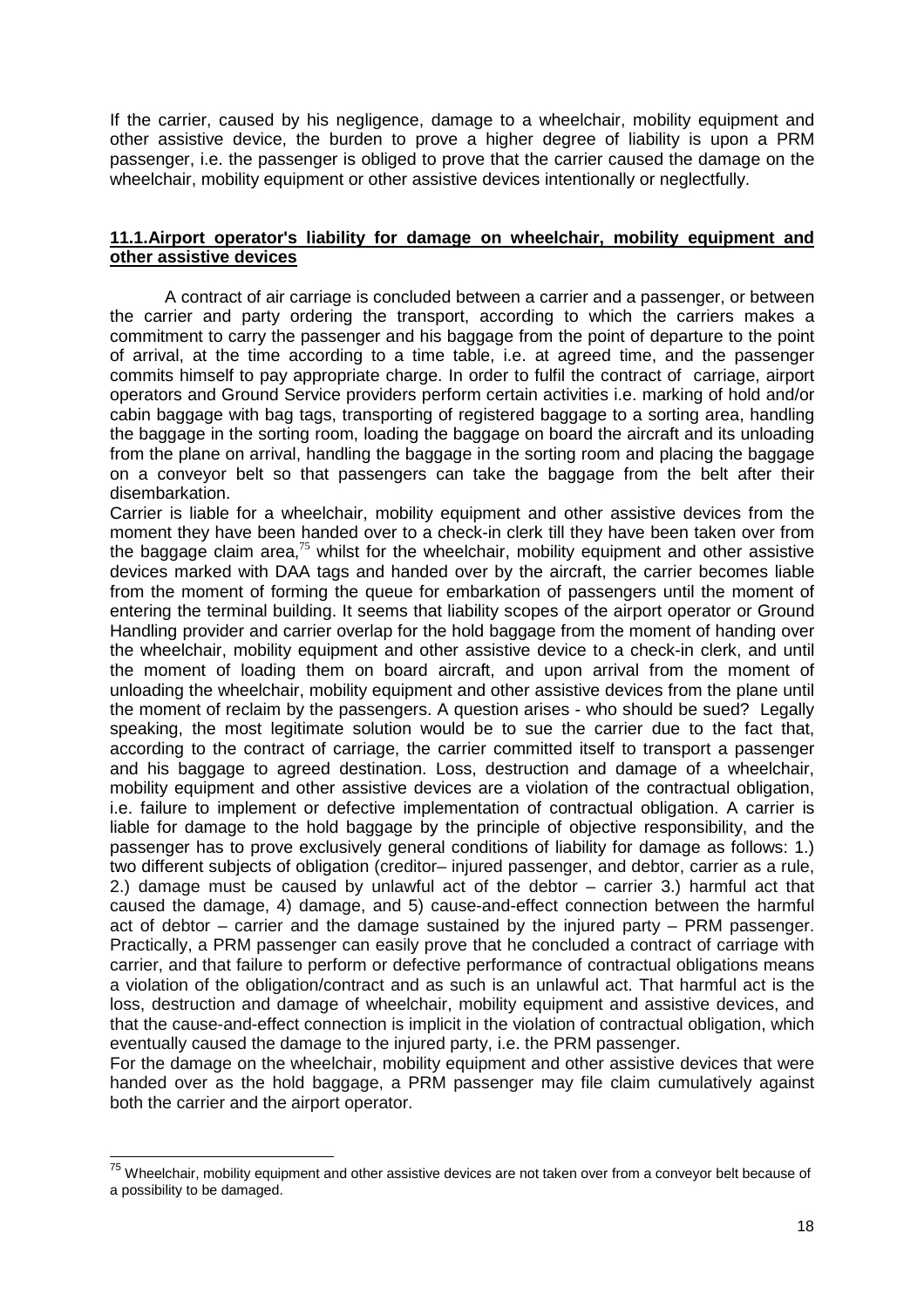In case the claims are filed either cumulatively or alternatively against the airport operator<sup>76</sup>, a passenger will be faced with a practical problem to prove that the airport operator is guilty for the damage. The question now arises about a legal relation between the passenger and the airport operator, i.e. if the airport operator is the carrier's agent in terms of Article 30 of Montreal Convention.<sup>77</sup> Unlike the passenger and airport operator that do not have a contractual relation, the Agreement on provision of Ground Handling services is concluded between the airport operator and the carrier, according to which carriers pay charges for use of the airport operators' services and infrastructure. Passenger also pays a charge, included in a ticket price, for rendered service (check-in, baggage loading, etc.) and use of airport infrastructure. The question now is whether the passenger and the airport operator concluded the contract since the passenger, at the moment of check-in, pays a passenger charge for use of airport infrastructure to the airport operator. Taking into account that the passenger pays a passenger charge for use of airport infrastructure (check-in, baggage loading, etc.) for the purpose of realization of the contract of carriage and not for the purpose of concluding a separate contract with the airport operator, it may be concluded that the passenger and the airport operator are not in contractual relation.

In other words, in case the airport operator is responsible for damage on a wheelchair, mobility equipment and other assistive devices, either being the hold or cabin baggage, the airport operator shall have a non-contractual obligation to compensate the damaged baggage. Practical problem related to argumentation of airport operator's liability for damage on the wheelchair, mobility equipment and other assistive devices is contained in proving of the general conditions of liability, as well as the fact that the airport operator is a passively legitimate party, i.e. in proving that the damage on the wheelchair, mobility equipment and other assistive devices happened while they were handled by the airport operator's employees and not while they were in a direct possession of the carrier. Proving the exclusive liability of the airport operator is possible only by bringing witnesses and by video recordings, requested through courts, of the incident that caused the damage.

In respect of a type of liability, it would not be fair that airport operators are liable for the damage on the wheelchair, mobility equipment and other assistive devices, either being the hold or cabin baggage, under more favourable conditions than carriers. In other words, both in national and international air transport, for the damage caused by lost, destroyed or damaged wheelchair, mobility equipment and other assistive devices registered as the hold baggage, there is an objective liability of airport operator, while for the damage on the wheelchair, mobility equipment and other assistive devices which are the cabin baggage, there is a subjective liability of airport operator. Airport operator is liable for the damage on the wheelchair, mobility equipment and other assistive devices registered as the hold baggage of a PRM passenger only if after the check-in procedure, an employee of the airport operator caused the damage on the wheelchair, mobility equipment or other assistive devices, and the flight is cancelled or the passenger is denied boarding or he decided not to fly for certain reasons, or if the PRM passenger is called for safety reasons to remove the battery which is treated the dangerous goods from his wheelchair that was already registered and then he finds out it has been damaged. According to provisions of Montreal Convention liability of an carrier for the damage exist if the damage happens during carriage, and in case

l

 $^{76}$  If an airport operator sub-contracted a service, charges will be pressed, either cumulatively or alternatively, against the airport operator's sub-contractor. The sub-contractor's liability is the same as that of the airport operator for the damage on a wheelchair, mobility euqipment and other assistive devices.

Article 30 Montreal Convention stipulates: "1. If an action is brought against a servant or agent of the carrier arising out of damage to which the Convention relates, such servant or agent, if they prove that they acted within the scope of their employment, shall be entitled to avail themselves of the conditions and limits of liability which the carrier itself is entitled to invoke under this Convention. 2. The aggregate of the amounts recoverable from the carrier, its servants and agents, in that case, shall not exceed the said limits. 3. Save in respect of the carriage of cargo, the provisions of paragraphs 1 and 2 of this Article shall not apply if it is proved that the damage resulted from an act or omission of the servant or agent done with intent to cause damage or recklessly and with knowledge that damage would probably result.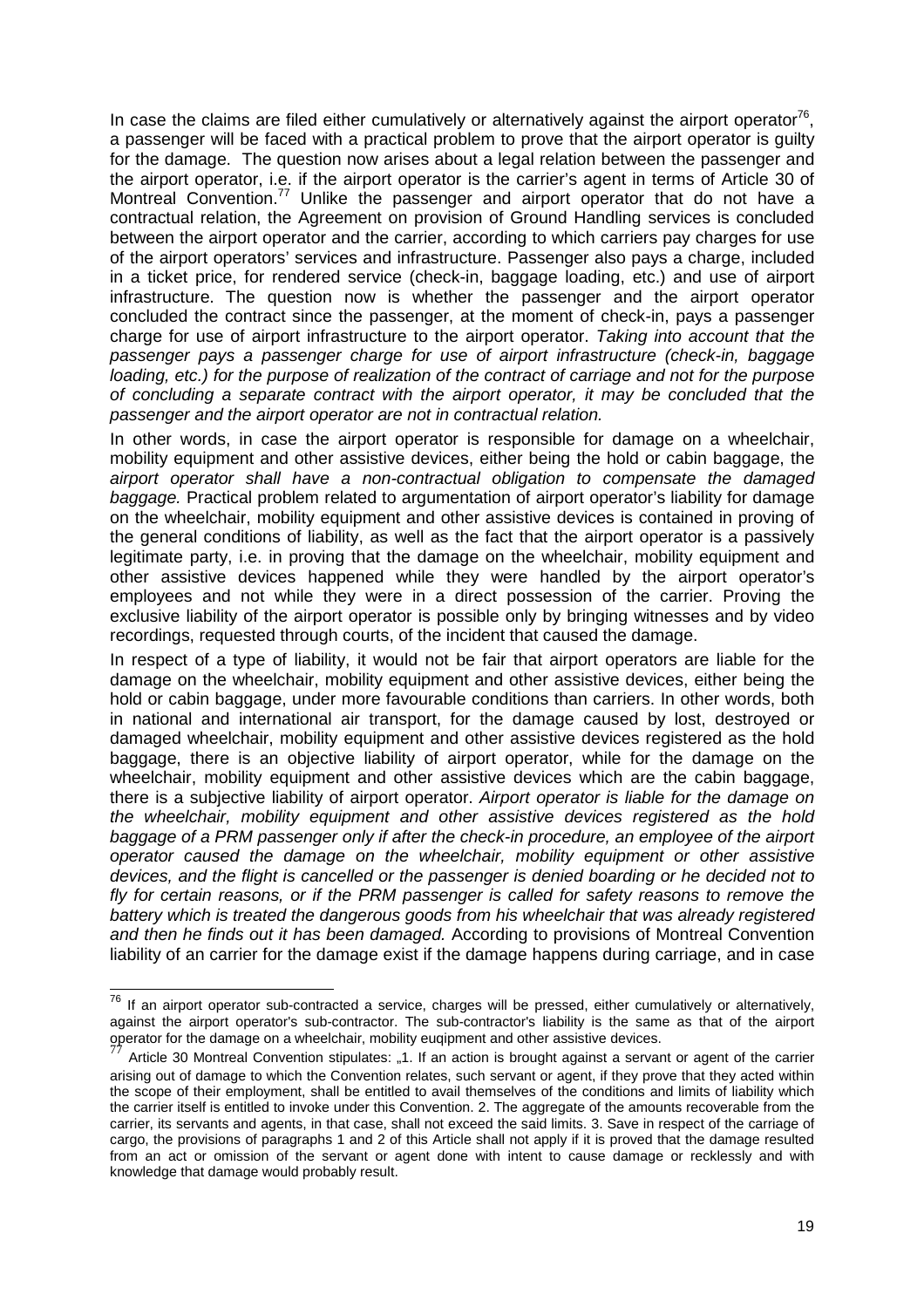of cancelled flight, denied boarding to a PRM passenger or his decision not to fly the carriage is not realized, there will be the objective liability of the airport operator for the damage on wheelchair, mobility equipment and other assistive devices due to implementation of provisions of the national law to which collision norms of the internationally competent court indicate.

In case the loss, destruction and damage on the wheelchair, mobility equipment and other assistive devices occur on departure, within the airport before registration of the wheelchair, mobility equipment and other assistive devices at the passenger check-in counter, or on arrival, upon taking over the wheelchair, mobility equipment and other assistive devices from the baggage claim area in terminal building or elsewhere within the airport, it will be considered the subjective liability of the airport operator, since the passenger in a direct possession of either hold or cabin baggage, due to implementation of provisions of the national law to which indicate collision norms of the internationally competent court. The airport operator can exclude liability for the damage, either in a court proceedings or out of court procedure, if he manages to prove he was not guilty for the damage on the wheelchair, mobility equipment and other assistive devices, regardless of being the hold or cabin baggage.

The question is if the airport operator is an agent of the carrier in terms of provisions of the Montreal Convention. In Ronald Schmid's opinion, agency implies the following:

- 1. Performance of the obligations assigned by the carrier, i.e. the carrier's transfer of authorities to other legal entity,
- 2. Performance of these obligations must be for the purpose of realization of the contract on transportation,
- 3. Agent must not have a monopoly on the market. $78$

Given the mentioned criteria, Ground service providers are the carrier's agents in terms of provisions of the Montreal Convention. The question now is whether the airport operator is the carrier's agent in the international cargo transport. Airport operator handles the baggage in order to realize the contract of carriage. However, agency means a transfer of carrier's authorities to airport operator. If the airport operator has a monopoly on the market, he cannot be considered the carrier's agent in terms of provisions of the Montreal Convention. The question is how to establish if the airport operator has a monopoly on the market. Ground Handling services to PRM passengers are primarily provided by airport operators, what is an exemption from the rule that ground service may be provided by carriers or third providers on their own.

In other words, airport operators have sui generis monopoly on the market in terms of provision of services to PRM passengers and thus, in case of destruction, damage or loss of wheelchairs, mobility equipment or other assistive devices, cannot be considered the carrier's agents in the international air transport in terms of provisions of the Montreal Convention. Consequently, airport operators will not be able to use liability limits stipulated by provisions of the Montreal Convention.

# **12. Enforcement body and its tasks**

 $\overline{a}$ 

Each EU Member State shall designate a body or bodies responsible for enforcement of the Regulation. Generally speaking, a body responsible for enforcement of this Regulation is the Directorate for civil aviation of a Member State.<sup>79</sup> The Regulation does not set a requirement that regulatory body cannot be the same as a provider of assistance to PRM passengers. However, the enforcement body must be independent from the provider of assistance to

<sup>&</sup>lt;sup>78</sup> Elmar Giemulla, Ronald Schmid, Wolf Muller – Rostin, Regula Detling – Ott, Rod Margo, Montreal Convention, (2010), Kluwer Law International, p. 26-19, Article 19<br>
<sup>79</sup> Einel Desertional, p. 26-19, Article 19

Final Report, Application of the Regulation by the Member States, Phillipe & Partners, p 56, Identical

information can be found in Evaluation of Regulation 1107/2006, Final Report,Steer Davied Gleave, June 2010, p.88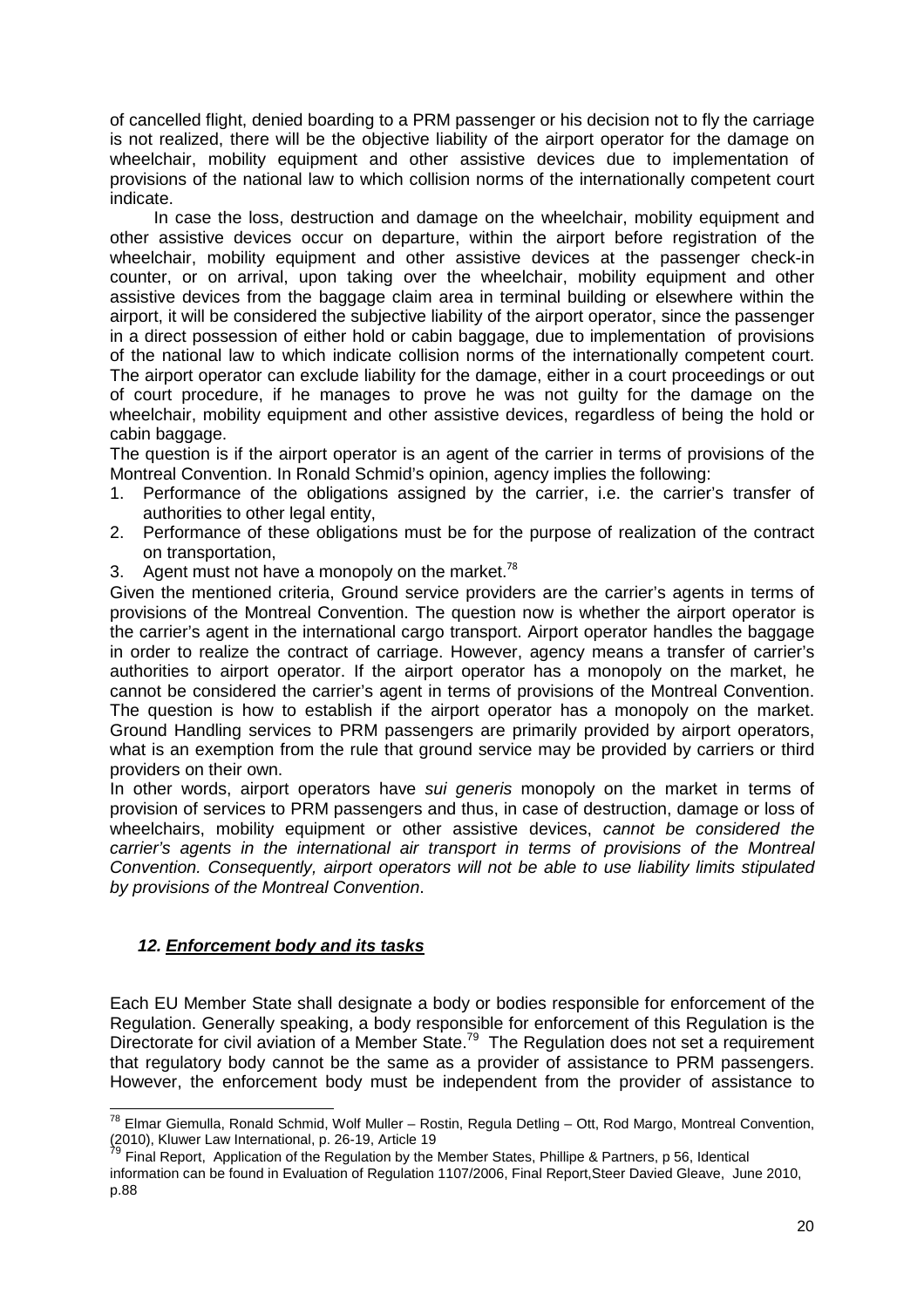PRM passengers. Legal ratio for establishment of an enforcement body is to ensure legal and functional independence of a supervisory body from airport operators and carriers.

The Regulation stipulated exclusive competence of the enforcement body for the following:

- Meeting the quality standards in Ground Handling of PRM passengers,
- Provision of assistance that airport operators are obliged for, including the obligations from the Annex, and
- Implementation of provisions on PRM charges, $80$
- Taking measures concerning notification of PRM passengers on their rights from the Regulation and on possibility of raising an objection to the relevant body or bodies. $81$

In addition, the enforcement body is an appellative body in charge of deciding on objections of PRM passengers who are not satisfied with the way they were protected by the airport operator or carrier.<sup>82</sup>

Recital 17 of the Regulation, which is not binding, recommends that complaints related to assistance provided at an airport should be addressed to a body or bodies of the Member State to which the airport belongs, while complaints concerning the assistance provided by carrier should be addressed to a body or bodies of the member State that issued a licence for the operations aimed for the purpose of implementation of this Regulation. On the other hand, the binding provision of the Regulation stipulates an explicit competence of the enforcement body for carriers in terms of the flights departing/arriving from/to the airport located at its national territory.

Member States are entitled to appoint a separate body being competent for providing the assistance at the airport and deciding on justifiability and legality of especially established PRM charge.

Stipulating the possibility of having a special body for control of provision of assistance at airport implicitly empowers the States to also establish a special body for control the assistance provide by carriers. In other words, the language interpretation indicates that the Member State may appoint two or more bodies responsible for enforcement of the Regulation.

# **13. Complaint procedure**

The Regulation has stipulated a complaint procedure in two steps. A PRM passenger who considers that this Regulation has been infringed may bring the matter to the attention of either the airport operator or carrier, depending which of these two he thinks is responsible for infringement of his rights. A form of complaint has not been established by the Regulation, what means that a complaint may be lodged to the airport operator or carrier, both verbally and in a written form. The most frequent ways of lodging complaints to airport operator is by e-mail, handing them over at the information desk or boxes available in Terminal buildings.<sup>83</sup> Lately, web pages of airport operators also enable lodging of complaints.<sup>84</sup> Quality managers or heads of services or departments for Ground Handling of PRM passengers are responsible for establishing if the complaints have been justified. Lack of provision on the procedure for lodging a complaint is a failure to define an subjective and objective deadline in which a PRM passenger may lodge a complaint concerning the Ground Handling, the deadline in which airport operator or carrier is obliged to decide if the complaint has been justified, the deadline in which the PRM passenger is obliged to raise an objection

 $\overline{a}$  $80$  Article 14 paragraph 1 and 2 Regulation 1107/2006

<sup>81</sup> Article 15 paragraph 4 Regultion 1107/2006

<sup>82</sup> Article 15 paragraph 2 Regulation 1107/2006

<sup>83</sup> Evaluation of Regulation 1107/2006, Final Report and Appendies A-B, June 2010, p.47

<sup>&</sup>lt;sup>84</sup>http://www.schiphol.nl/Travellers/AtSchiphol/InformationForPassengersWithReducedMobility/ComplaintsAndSu ggestions.htm, http://www.milanolinate-airport.com/en/passenger-guide/passengers-with-reduced-mobility/prmsurvey?code=PRM\_SURVEY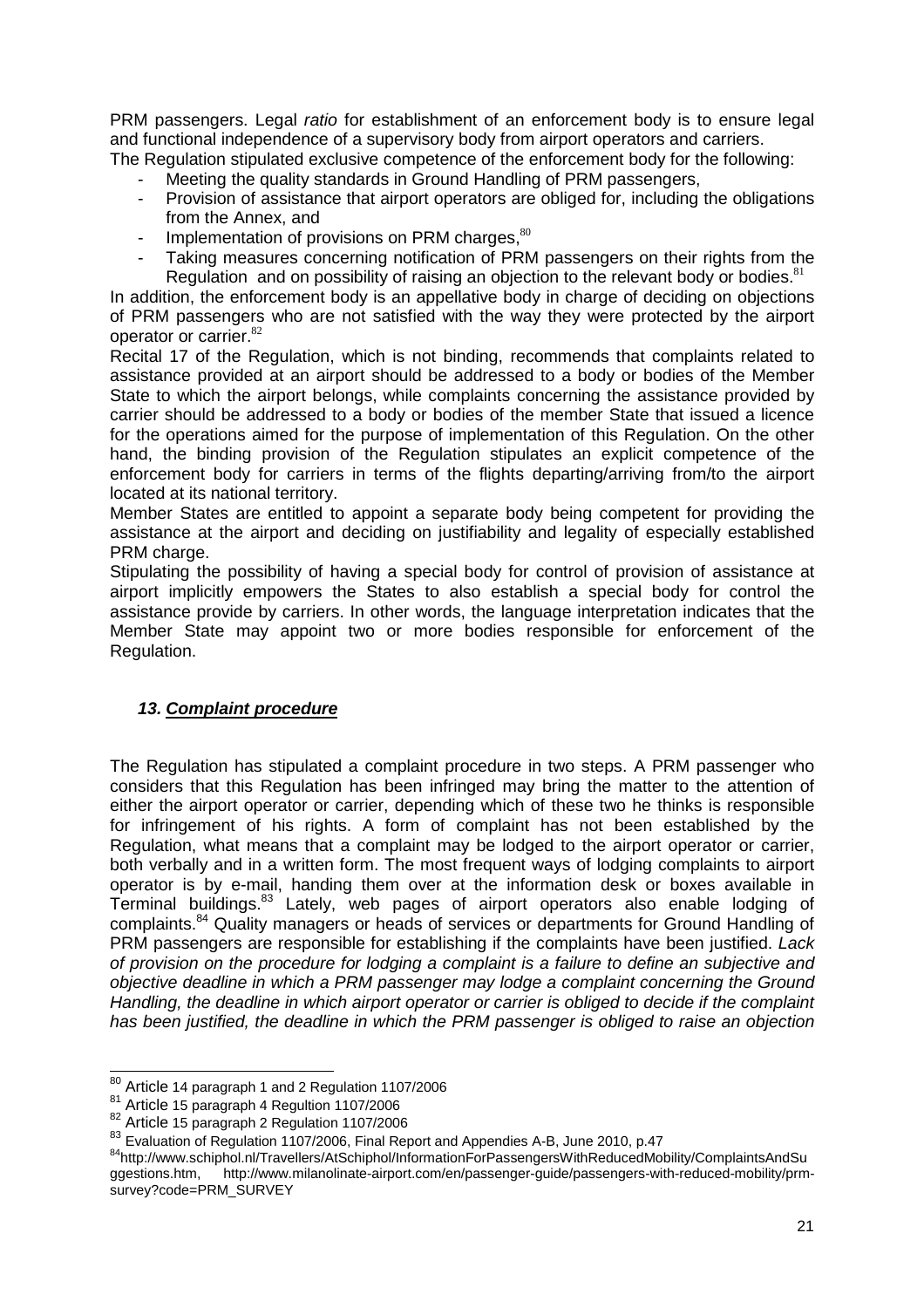against the decision of the airport operator or carrier, and, finally, the deadline in which the enforcement body has to make a decision about the PRM passenger's objection.

Solution from the Regulation is opposite to unification since it applies substantive law of the Member State which defines deadlines for initiation, decision making and raising the objection in administrative procedures.

As already mentioned, if a PRM passenger believes his rights have not been protected adequately, the objection is to be raised to a relevant Directorate for civil aviation or other body appointed by a Member State.

The provision according to which the State that has received the objection which comes within the competence of a relevant body of another Member State is obliged to forward the objection to that Member State was rather vague until adoption of the Interpretative Guidebook on implementation of the Regulation concerning the rights of disabled persons and persons with reduced mobility, due to which the European Union eliminated the vagueness about a body being competent to decide on obiections. 85

Unlike the Regulation 216/2004 which includes an explicit obligation of carriers to inform passengers of their rights,<sup>86</sup> the Regulation does not include such an obligation, but Member States are responsible to take appropriate measures to keep the PRM passengers informed about their rights and the way of lodging a complaint to a specific body or bodies. $87$  Better solution would be to have a provision according to which the airport operator and carrier are undoubtedly obliged to inform a PRM passenger about his rights. As a rule, Member States keep PRM passengers informed about their rights via web pages of the Directorate for civil aviation of a Member State and/or other relevant body for enforcement of the Regulation. Member States may in penalty clauses put the airport operators and carriers under an implicit obligation to inform PRM passengers about their rights by means of leaflets / web pages.

### **14. Conclusion**

The Regulation stipulates PRM related obligations of carriers and airport operators. However, imprecision of the definition of a PRM passenger has caused to diversification of implementation of the Regulation.

Practical issues in implementation of the Regulation are related to notification of carriers and transmission of information to airport operators on necessity to provide assistance to PRM passengers. Failure to forward PAL/ CAL and PSM messages results in unpreparedness of airport operators for provision of assistance to a PRM passenger.

In order to cover the costs of Ground Handling and protection of rights of PRM passengers, the Regulation has incorporated the *sui generis* principle of solidarity.

Since the airport operators enjoy sui generis monopolistic position at the market in respect of Ground Handling of PRM passengers, in case of destroyed, damaged or lost wheelchairs, mobility equipment and other assistive devices in the international transport of baggage, they are liable for the damage limitlessly, through implementation of provisions the national law whose competence has been indicated by legal norms in case of conflict of law of the internationally competent court, and cannot be considered as an agent of carrier in respect of provisions of Montreal Convention. On the other hand, carriers are liable for the damage occurring during the international transport in a limited manner due to implementation of provisions of the Montreal Convention that was integrated into EU legislation in EU Regulation 2027/97 on liability of carrier in case of an accident (amended by the Regulation 889/2002).

 $85$ <sup>85</sup> Commission Staff Working Document Interpretative Guidelines on the Application of Regulation EC No 1107/2006 of the European Parliament and of the Council of 5 July 2006 Concerning the Rights of Disabled Persons and persons with Reduced Mobility when Traveling by Air, p.17, 18

<sup>86</sup> Article 14 Regulation 261/2004

<sup>87</sup> Article 15 paragraph 4 Regulation 1107/2006